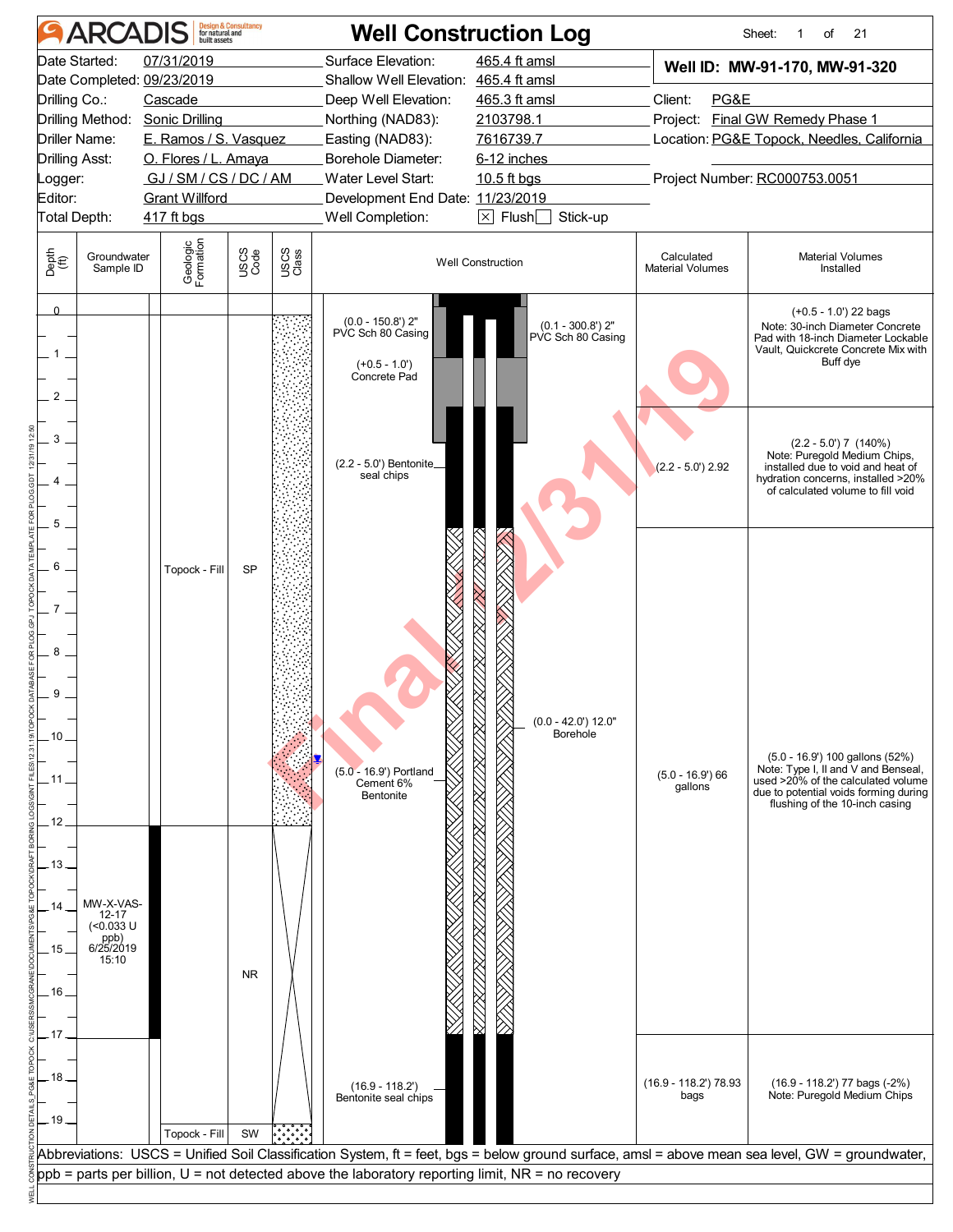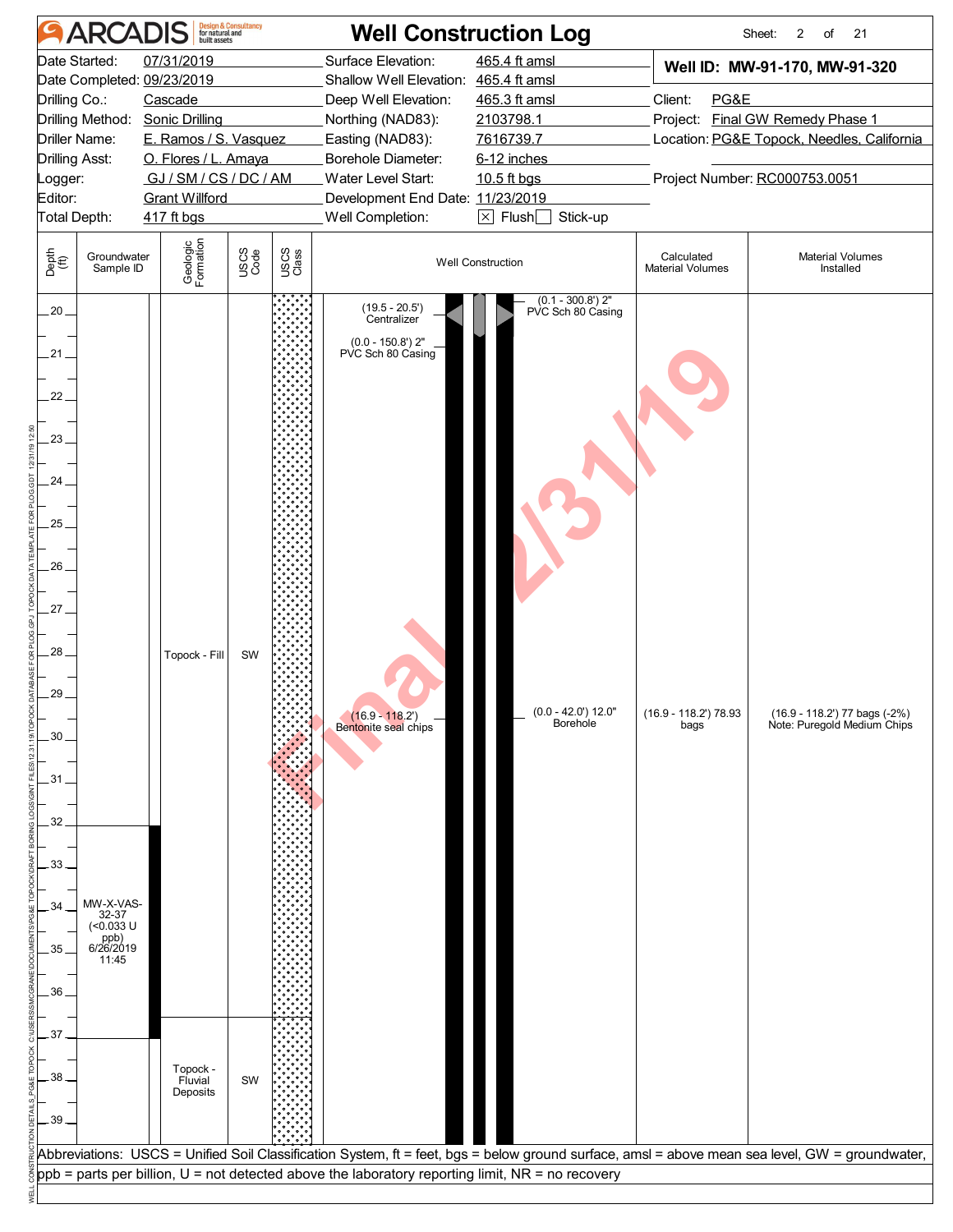| <b>ARCADIS</b>                                                                                                                                                           | Design & Consultancy<br>for natural and<br>built assets                                                                                                                     |                                                                          | <b>Well Construction Log</b>                                                                                                                                                                                                     |                                                                                                                                |                                       | Sheet:<br>3<br>of<br>21                                                                                                                          |
|--------------------------------------------------------------------------------------------------------------------------------------------------------------------------|-----------------------------------------------------------------------------------------------------------------------------------------------------------------------------|--------------------------------------------------------------------------|----------------------------------------------------------------------------------------------------------------------------------------------------------------------------------------------------------------------------------|--------------------------------------------------------------------------------------------------------------------------------|---------------------------------------|--------------------------------------------------------------------------------------------------------------------------------------------------|
| Date Started:<br>Date Completed: 09/23/2019<br>Drilling Co.:<br>Drilling Method: Sonic Drilling<br>Driller Name:<br>Drilling Asst:<br>_ogger:<br>Editor:<br>Total Depth: | 07/31/2019<br>Cascade<br>E. Ramos / S. Vasquez<br>O. Flores / L. Amaya<br>GJ/SM/CS/DC/AM<br><b>Grant Willford</b><br>417 ft bgs                                             |                                                                          | Surface Elevation:<br>Shallow Well Elevation: 465.4 ft amsl<br>Deep Well Elevation:<br>Northing (NAD83):<br>Easting (NAD83):<br>Borehole Diameter:<br>Water Level Start:<br>Development End Date: 11/23/2019<br>Well Completion: | 465.4 ft amsl<br>465.3 ft amsl<br>2103798.1<br>7616739.7<br>6-12 inches<br>10.5 ft bgs<br>$\boxtimes$ Flush $\Box$<br>Stick-up | Client:<br>PG&E                       | Well ID: MW-91-170, MW-91-320<br>Project: Final GW Remedy Phase 1<br>Location: PG&E Topock, Needles, California<br>Project Number: RC000753.0051 |
| Depth<br>(ft)<br>Groundwater<br>Sample ID                                                                                                                                | Geologic<br>Formation                                                                                                                                                       | USCS<br>Code<br>USCS<br>Class                                            |                                                                                                                                                                                                                                  | <b>Well Construction</b>                                                                                                       | Calculated<br><b>Material Volumes</b> | <b>Material Volumes</b><br>Installed                                                                                                             |
| $.40 -$<br>.41.<br>42 <sub>1</sub><br>43<br>.44<br>45<br>46<br>47<br>48<br>49<br>50<br>.51<br>52<br>53<br>54<br>55<br>56<br>57<br>58<br>59                               | Topock -<br>Fluvial<br>Deposits<br>Topock -<br>Fluvial<br>Deposits<br>Topock -<br>Fluvial<br>Deposits<br>Topock -<br>Fluvial<br>Deposits<br>Topock -<br>Fluvial<br>Deposits | <b>MAN</b><br>SW<br><b>NR</b><br>SW<br>GW<br>SW<br>.G<br><b>SP</b><br>SW | $(0.0 - 150.8)$ 2"<br>PVC Sch 80 Casing<br>$(16.9 - 118.2')$<br>Bentonite seal chips                                                                                                                                             | $(0.1 - 300.8')$ 2"<br>PVC Sch 80 Casing<br>$(0.0 - 42.0')$ 12.0"<br>Borehole<br>(42.0 - 324.0') 10.0"<br>Borehole             | $(16.9 - 118.2)$ 78.93<br>bags        | (16.9 - 118.2') 77 bags (-2%)<br>Note: Puregold Medium Chips                                                                                     |
|                                                                                                                                                                          |                                                                                                                                                                             |                                                                          | ppb = parts per billion, U = not detected above the laboratory reporting limit, NR = no recovery                                                                                                                                 |                                                                                                                                |                                       | Abbreviations: USCS = Unified Soil Classification System, ft = feet, bgs = below ground surface, amsl = above mean sea level, GW = groundwater,  |
|                                                                                                                                                                          |                                                                                                                                                                             |                                                                          |                                                                                                                                                                                                                                  |                                                                                                                                |                                       |                                                                                                                                                  |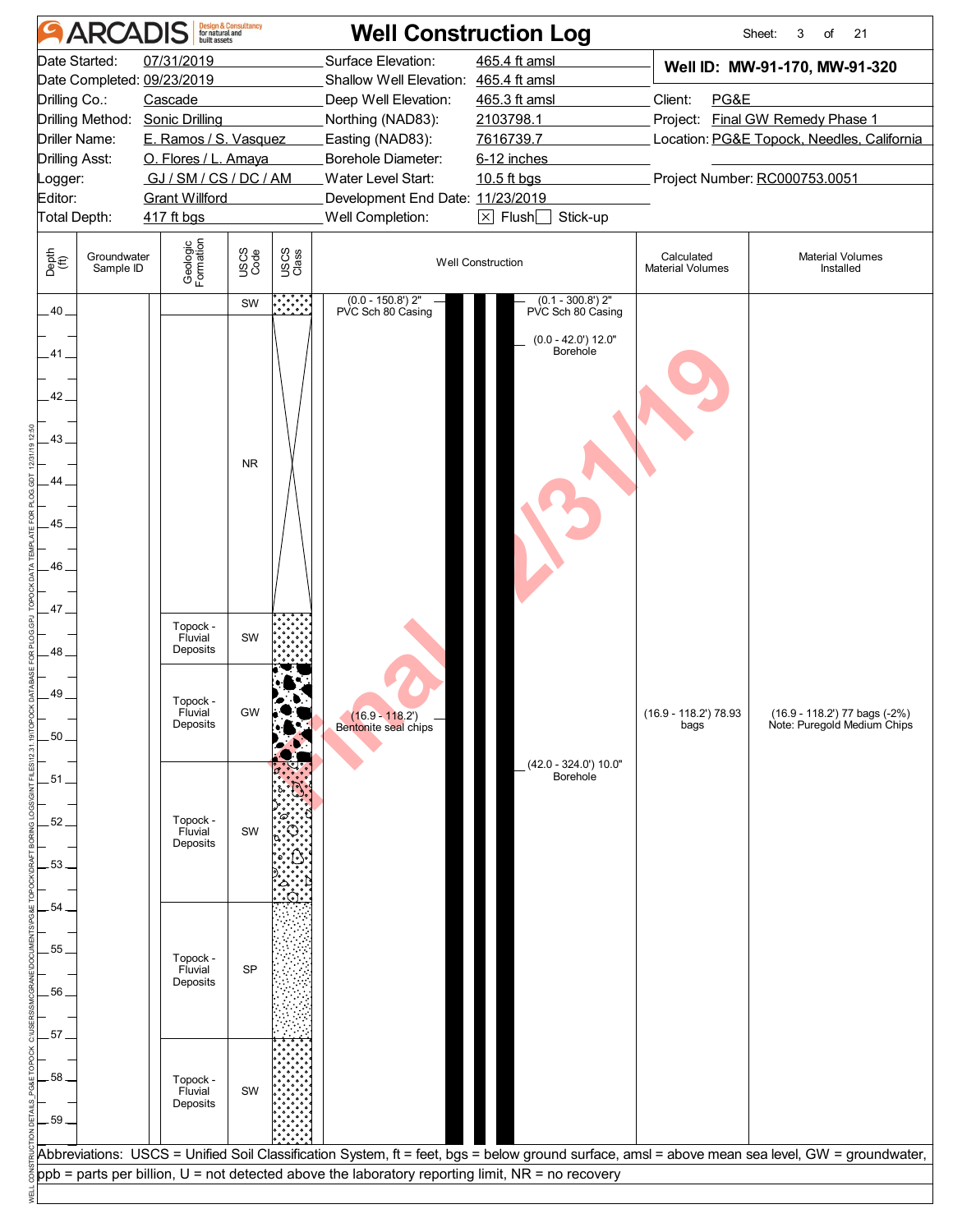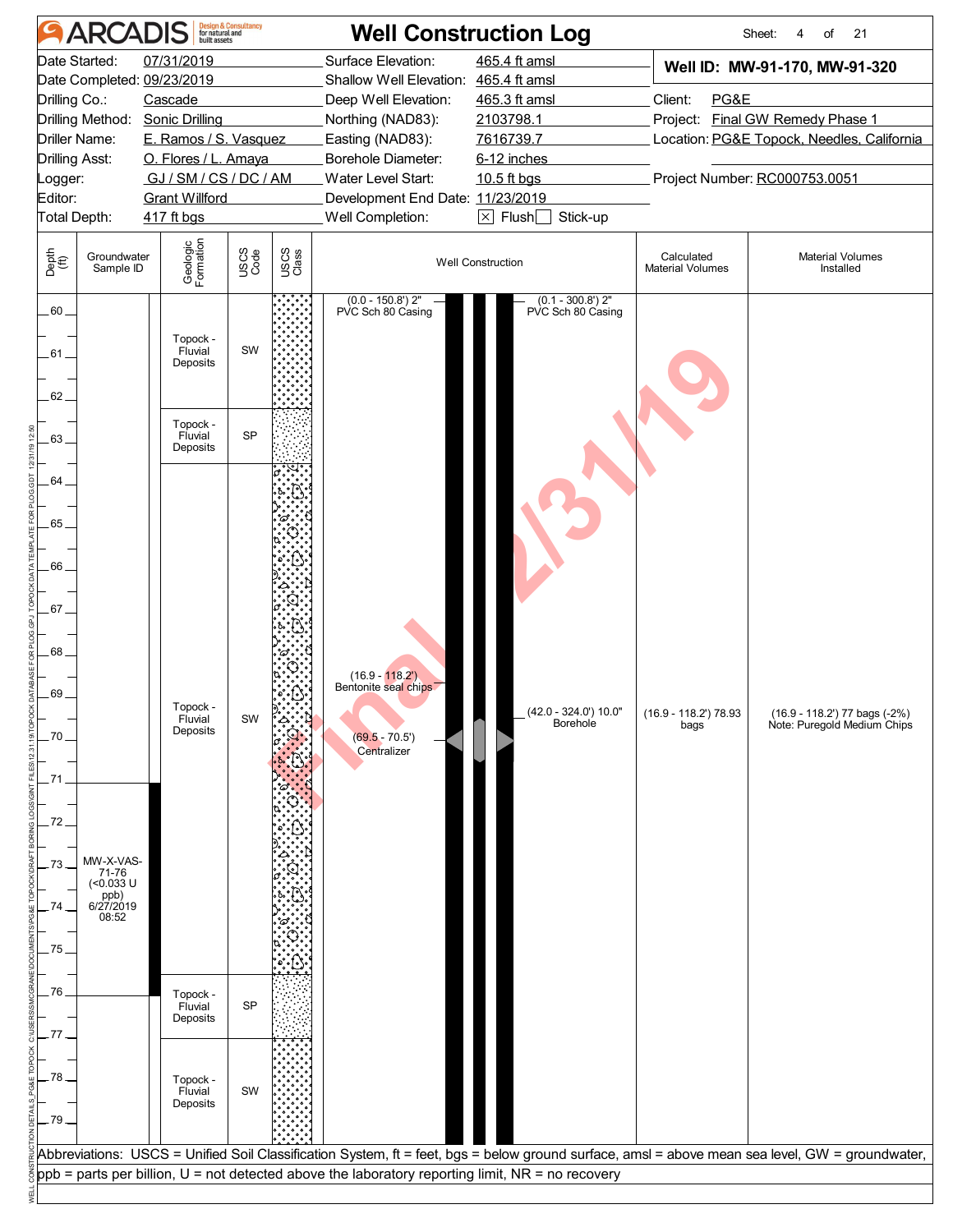| <b>ARCADIS</b>                                                                                                                                                                  | Design & Consultancy<br>for natural and<br>built assets                                                                         | <b>Well Construction Log</b>                                                                                                                                                                                                                                                                                               |                                                       | Sheet:                                                                                                                                                              | 21<br>5<br>of                                                |
|---------------------------------------------------------------------------------------------------------------------------------------------------------------------------------|---------------------------------------------------------------------------------------------------------------------------------|----------------------------------------------------------------------------------------------------------------------------------------------------------------------------------------------------------------------------------------------------------------------------------------------------------------------------|-------------------------------------------------------|---------------------------------------------------------------------------------------------------------------------------------------------------------------------|--------------------------------------------------------------|
| Date Started:<br>Date Completed: 09/23/2019<br>Drilling Co.:<br>Drilling Method: Sonic Drilling<br>Driller Name:<br><b>Drilling Asst:</b><br>.ogger:<br>Editor:<br>Total Depth: | 07/31/2019<br>Cascade<br>E. Ramos / S. Vasquez<br>O. Flores / L. Amaya<br>GJ/SM/CS/DC/AM<br><b>Grant Willford</b><br>417 ft bgs | Surface Elevation:<br>465.4 ft amsl<br>Shallow Well Elevation: 465.4 ft amsl<br>Deep Well Elevation:<br>465.3 ft amsl<br>Northing (NAD83):<br>2103798.1<br>Easting (NAD83):<br>7616739.7<br>Borehole Diameter:<br>6-12 inches<br>Water Level Start:<br>10.5 ft bgs<br>Development End Date: 11/23/2019<br>Well Completion: | $\boxed{\times}$ Flush $\boxed{\phantom{0}}$ Stick-up | Well ID: MW-91-170, MW-91-320<br>Client:<br>PG&E<br>Project: Final GW Remedy Phase 1<br>Location: PG&E Topock, Needles, California<br>Project Number: RC000753.0051 |                                                              |
| Depth<br>(ft)<br>Groundwater<br>Sample ID                                                                                                                                       | Geologic<br>Formation<br>USCS<br>Code<br>USCS<br>Class                                                                          | <b>Well Construction</b>                                                                                                                                                                                                                                                                                                   |                                                       | Calculated<br><b>Material Volumes</b>                                                                                                                               | <b>Material Volumes</b><br>Installed                         |
| $.80-$<br>81<br>82.<br>83                                                                                                                                                       | Topock -<br>SW<br>Fluvial<br>Deposits                                                                                           | $(0.0 - 150.8)$ 2"<br>PVC Sch 80 Casing                                                                                                                                                                                                                                                                                    | $(0.1 - 300.8')$ 2"<br>PVC Sch 80 Casing              |                                                                                                                                                                     |                                                              |
| $84 -$<br>85<br>.86<br>87                                                                                                                                                       | Topock -<br>SW<br>Fluvial<br>Deposits                                                                                           |                                                                                                                                                                                                                                                                                                                            |                                                       |                                                                                                                                                                     |                                                              |
| 88.<br>89<br>90<br>.91<br>92                                                                                                                                                    | Topock -<br>Fluvial<br>SW-SM<br>Deposits                                                                                        | $(16.9 - 118.2')$<br>Bentonite seal chips                                                                                                                                                                                                                                                                                  | (42.0 - 324.0') 10.0"<br>Borehole                     | $(16.9 - 118.2)$ 78.93<br>bags                                                                                                                                      | (16.9 - 118.2') 77 bags (-2%)<br>Note: Puregold Medium Chips |
| .93.<br>94<br>95                                                                                                                                                                | Topock -<br>GW-GM<br>Fluvial<br>Deposits<br>ъ.<br>Topock -<br><b>SP</b><br>Fluvial<br>Deposits<br>Topock -                      |                                                                                                                                                                                                                                                                                                                            |                                                       |                                                                                                                                                                     |                                                              |
| 96<br>97                                                                                                                                                                        | SW<br>Fluvial<br>Deposits<br><b>NR</b>                                                                                          |                                                                                                                                                                                                                                                                                                                            |                                                       |                                                                                                                                                                     |                                                              |
| 98<br>.99                                                                                                                                                                       | Topock -<br>Fluvial<br>SW<br>Deposits                                                                                           |                                                                                                                                                                                                                                                                                                                            |                                                       |                                                                                                                                                                     |                                                              |
|                                                                                                                                                                                 |                                                                                                                                 | Abbreviations: USCS = Unified Soil Classification System, ft = feet, bgs = below ground surface, amsl = above mean sea level, GW = groundwater,<br>ppb = parts per billion, U = not detected above the laboratory reporting limit, NR = no recovery                                                                        |                                                       |                                                                                                                                                                     |                                                              |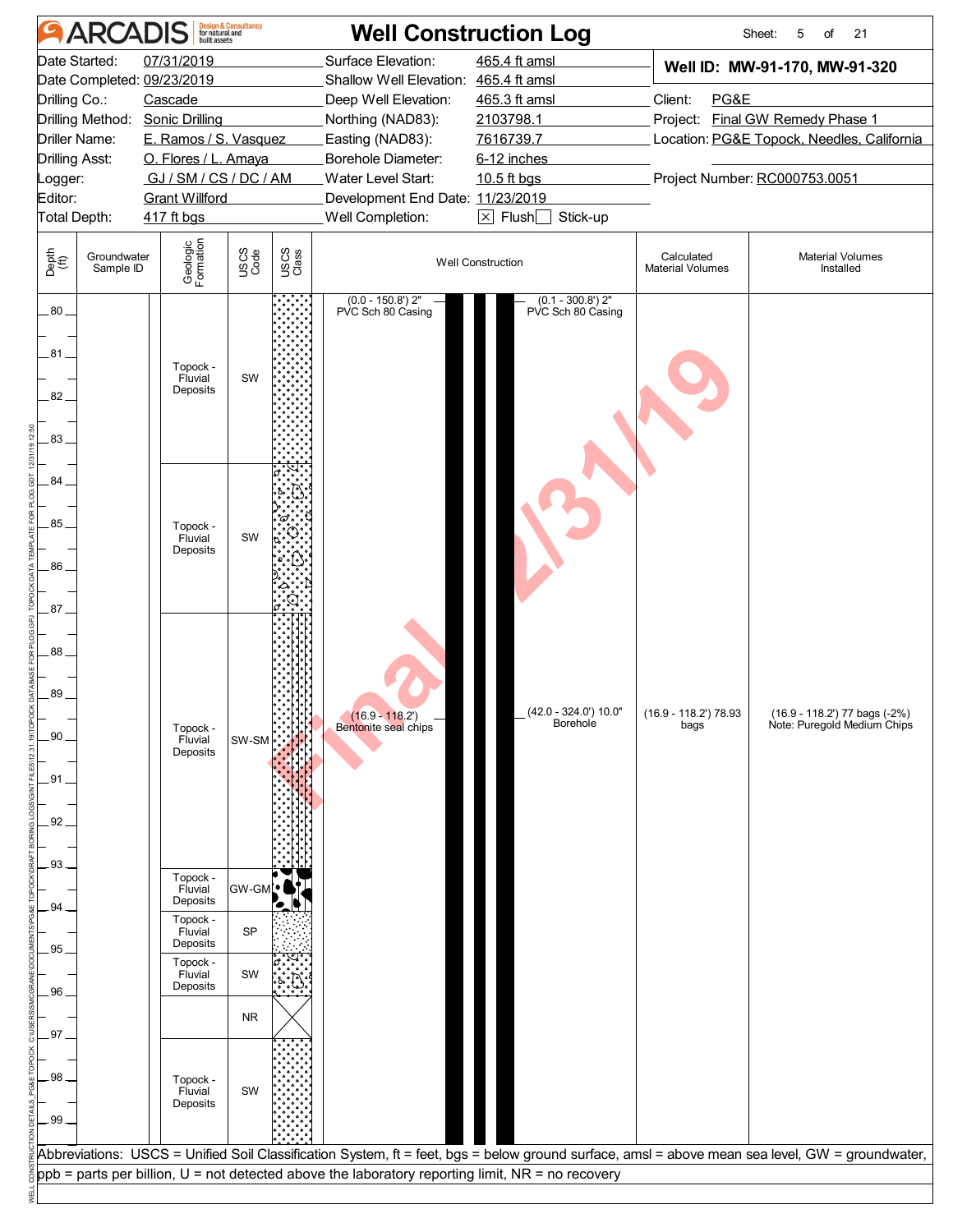|                                                                                                                                                        | <b>ARCADIS</b>                                                                                                                       |                                                                                                                                                                                                                                                   | <b>Design &amp; Consultancy</b><br>for natural and<br>built assets |               |                                                                                                    | <b>Well Construction Log</b>                                                  |                                       | Sheet:<br>21<br>6<br>of                                                                                                                         |
|--------------------------------------------------------------------------------------------------------------------------------------------------------|--------------------------------------------------------------------------------------------------------------------------------------|---------------------------------------------------------------------------------------------------------------------------------------------------------------------------------------------------------------------------------------------------|--------------------------------------------------------------------|---------------|----------------------------------------------------------------------------------------------------|-------------------------------------------------------------------------------|---------------------------------------|-------------------------------------------------------------------------------------------------------------------------------------------------|
|                                                                                                                                                        | Date Started:                                                                                                                        | 07/31/2019                                                                                                                                                                                                                                        |                                                                    |               | Surface Elevation:                                                                                 | 465.4 ft amsl                                                                 |                                       | Well ID: MW-91-170, MW-91-320                                                                                                                   |
|                                                                                                                                                        |                                                                                                                                      | Date Completed: 09/23/2019                                                                                                                                                                                                                        |                                                                    |               | Shallow Well Elevation: 465.4 ft amsl                                                              |                                                                               |                                       |                                                                                                                                                 |
| Drilling Co.:                                                                                                                                          |                                                                                                                                      | Cascade                                                                                                                                                                                                                                           |                                                                    |               | Deep Well Elevation:                                                                               | 465.3 ft amsl                                                                 | Client:<br>PG&E                       |                                                                                                                                                 |
|                                                                                                                                                        |                                                                                                                                      | Drilling Method: Sonic Drilling                                                                                                                                                                                                                   |                                                                    |               | Northing (NAD83):                                                                                  | 2103798.1                                                                     |                                       | Project: Final GW Remedy Phase 1                                                                                                                |
|                                                                                                                                                        | Driller Name:                                                                                                                        | E. Ramos / S. Vasquez                                                                                                                                                                                                                             |                                                                    |               | Easting (NAD83):                                                                                   | 7616739.7                                                                     |                                       | Location: PG&E Topock, Needles, California                                                                                                      |
| Drilling Asst:                                                                                                                                         |                                                                                                                                      | O. Flores / L. Amaya                                                                                                                                                                                                                              |                                                                    |               | Borehole Diameter:                                                                                 | 6-12 inches                                                                   |                                       |                                                                                                                                                 |
| ogger:                                                                                                                                                 |                                                                                                                                      | GJ / SM / CS / DC / AM                                                                                                                                                                                                                            |                                                                    |               | Water Level Start:                                                                                 | 10.5 ft bgs                                                                   |                                       | Project Number: RC000753.0051                                                                                                                   |
| Editor:                                                                                                                                                |                                                                                                                                      | <b>Grant Willford</b>                                                                                                                                                                                                                             |                                                                    |               | Development End Date: 11/23/2019                                                                   |                                                                               |                                       |                                                                                                                                                 |
| Total Depth:                                                                                                                                           |                                                                                                                                      | 417 ft bgs                                                                                                                                                                                                                                        |                                                                    |               | Well Completion:                                                                                   | $\boxtimes$ Flush $\Box$<br>Stick-up                                          |                                       |                                                                                                                                                 |
| Depth<br>(ft)                                                                                                                                          | Groundwater<br>Sample ID                                                                                                             | Geologic<br>Formation                                                                                                                                                                                                                             | USCS<br>Code                                                       | USCS<br>Class |                                                                                                    | <b>Well Construction</b>                                                      | Calculated<br><b>Material Volumes</b> | <b>Material Volumes</b><br>Installed                                                                                                            |
| $-100$<br>_101_<br>$-102$<br>103<br>$-104$<br>105<br>_106_<br>_107_<br>$-108$<br>109<br>_110_<br>_111_<br>$-112$<br>_113_<br>$-114$<br>_115_<br>$-116$ | MW-X-VAS-<br>107-112<br>(<0.033 U<br>ppb)<br>6/27/2019<br>15:04<br>MW-X-VAS-<br>112-117<br>$(<0.033$ U<br>ppb)<br>6/28/2019<br>09:56 | Topock -<br>Fluvial<br>Deposits<br>Topock -<br>Fluvial<br>Deposits<br>Topock -<br>Fluvial<br>Deposits<br>Topock -<br>Fluvial<br>Deposits<br>Topock -<br>Fluvial<br>Deposits<br>Topock -<br>Fluvial<br>Deposits<br>Topock -<br>Fluvial<br>Deposits | SW<br>SW<br>SW<br>GW<br><b>SM</b><br>GW<br><b>SM</b>               | o             | $(0.0 - 150.8)$ 2"<br>PVC Sch 80 Casing<br>$(16.9 - 118.2)$<br>Bentonite seal chips                | $(0.1 - 300.8')$ 2"<br>PVC Sch 80 Casing<br>(42.0 - 324.0') 10.0"<br>Borehole | $(16.9 - 118.2)$ 78.93<br>bags        | (16.9 - 118.2') 77 bags (-2%)<br>Note: Puregold Medium Chips                                                                                    |
| _117_<br>_118_<br>$-119$                                                                                                                               |                                                                                                                                      | Topock -<br>Alluvium<br>Deposits                                                                                                                                                                                                                  | <b>SM</b>                                                          |               | $(118.2 - 146.8)$<br>Bentonite seal<br>pellets                                                     |                                                                               | $(118.2 - 146.8)$ 22.9<br>buckets     | (118.2 - 146.8') 25 buckets (9%)<br>Note: Pel-Plug (TR30) 3/8"                                                                                  |
|                                                                                                                                                        |                                                                                                                                      |                                                                                                                                                                                                                                                   |                                                                    |               |                                                                                                    |                                                                               |                                       | Abbreviations: USCS = Unified Soil Classification System, ft = feet, bgs = below ground surface, amsl = above mean sea level, GW = groundwater, |
|                                                                                                                                                        |                                                                                                                                      |                                                                                                                                                                                                                                                   |                                                                    |               | $ppb$ = parts per billion, U = not detected above the laboratory reporting limit, NR = no recovery |                                                                               |                                       |                                                                                                                                                 |
|                                                                                                                                                        |                                                                                                                                      |                                                                                                                                                                                                                                                   |                                                                    |               |                                                                                                    |                                                                               |                                       |                                                                                                                                                 |
|                                                                                                                                                        |                                                                                                                                      |                                                                                                                                                                                                                                                   |                                                                    |               |                                                                                                    |                                                                               |                                       |                                                                                                                                                 |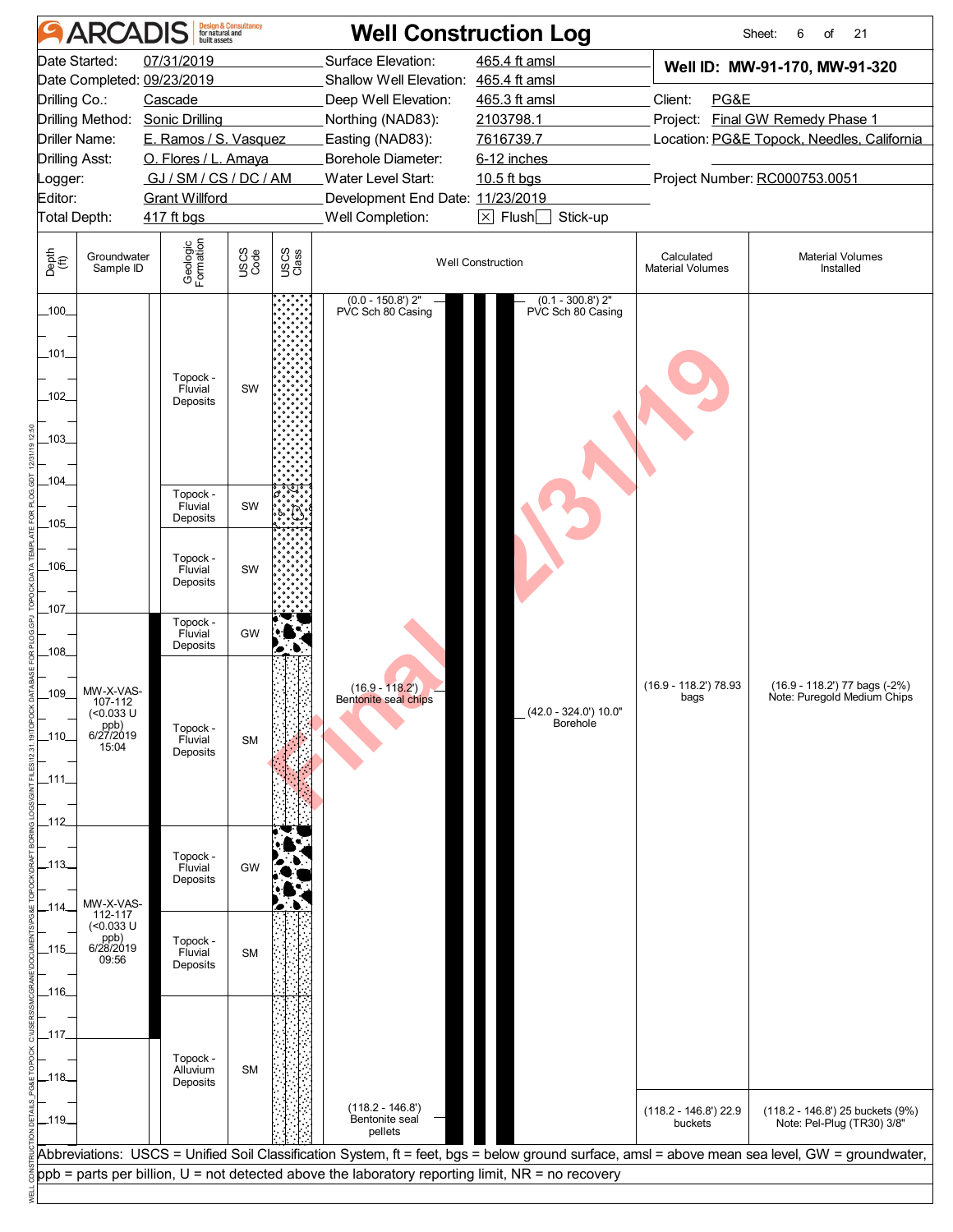|                                                                                                                                                                                                                    | <b>ARCADIS</b>                 |                                                                                                                                                                                                  | <b>Design &amp; Consultancy</b><br>for natural and |               |                                                                                                                                                                                                                                         | <b>Well Construction Log</b>                                                                                                                    |                                       | Sheet:<br>7<br>of<br>21                                                                                                                                                                                           |
|--------------------------------------------------------------------------------------------------------------------------------------------------------------------------------------------------------------------|--------------------------------|--------------------------------------------------------------------------------------------------------------------------------------------------------------------------------------------------|----------------------------------------------------|---------------|-----------------------------------------------------------------------------------------------------------------------------------------------------------------------------------------------------------------------------------------|-------------------------------------------------------------------------------------------------------------------------------------------------|---------------------------------------|-------------------------------------------------------------------------------------------------------------------------------------------------------------------------------------------------------------------|
| Drilling Co.:<br><b>Drilling Asst:</b><br>_ogger:<br>Editor:<br>Total Depth:                                                                                                                                       | Date Started:<br>Driller Name: | 07/31/2019<br>Date Completed: 09/23/2019<br>Cascade<br>Drilling Method: Sonic Drilling<br>E. Ramos / S. Vasquez<br>O. Flores / L. Amaya<br>GJ/SM/CS/DC/AM<br><b>Grant Willford</b><br>417 ft bgs |                                                    |               | Surface Elevation:<br>Shallow Well Elevation: 465.4 ft amsl<br>Deep Well Elevation:<br>Northing (NAD83):<br>Easting (NAD83):<br>Borehole Diameter:<br><b>Water Level Start:</b><br>Development End Date: 11/23/2019<br>Well Completion: | 465.4 ft amsl<br>465.3 ft amsl<br>2103798.1<br>7616739.7<br>6-12 inches<br>10.5 ft bgs<br>$\boxed{\times}$ Flush $\boxed{\phantom{0}}$ Stick-up | Client:<br>PG&E                       | Well ID: MW-91-170, MW-91-320<br>Project: Final GW Remedy Phase 1<br>Location: PG&E Topock, Needles, California<br>Project Number: RC000753.0051                                                                  |
| Depth<br>(ft)                                                                                                                                                                                                      | Groundwater<br>Sample ID       | Geologic<br>Formation                                                                                                                                                                            | USCS<br>Code                                       | USCS<br>Class |                                                                                                                                                                                                                                         | <b>Well Construction</b>                                                                                                                        | Calculated<br><b>Material Volumes</b> | <b>Material Volumes</b><br>Installed                                                                                                                                                                              |
| $-120$<br>$-121$<br>122<br>$123$ <sub>-</sub><br>$-124$<br>$.125$ <sub>-</sub><br>$-126$<br>$-127-$<br>$-128$<br>129<br>-130-<br>$-131$<br>$-132$<br>.133.<br>.134.<br>_135_<br>.136.<br>_137_<br>$-138$<br>$-139$ |                                | Topock -<br>Alluvium<br>Deposits                                                                                                                                                                 | <b>SM</b>                                          |               | $(119.5 - 120.5)$<br>Centralizer<br>$(0.0 - 150.8)$ 2"<br>PVC Sch 80 Casing<br>$(118.2 - 146.8')$<br>Bentonite seal<br>pellets                                                                                                          | $(0.1 - 300.8')$ 2"<br>PVC Sch 80 Casing<br>$(42.0 - 324.0) 10.0"$<br>Borehole                                                                  | (118.2 - 146.8') 22.9<br>buckets      | (118.2 - 146.8') 25 buckets (9%)<br>Note: Pel-Plug (TR30) 3/8"<br>Abbreviations: USCS = Unified Soil Classification System, ft = feet, bgs = below ground surface, amsl = above mean sea level, GW = groundwater, |
|                                                                                                                                                                                                                    |                                |                                                                                                                                                                                                  |                                                    |               | $ppb =$ parts per billion, $U =$ not detected above the laboratory reporting limit, NR = no recovery                                                                                                                                    |                                                                                                                                                 |                                       |                                                                                                                                                                                                                   |
|                                                                                                                                                                                                                    |                                |                                                                                                                                                                                                  |                                                    |               |                                                                                                                                                                                                                                         |                                                                                                                                                 |                                       |                                                                                                                                                                                                                   |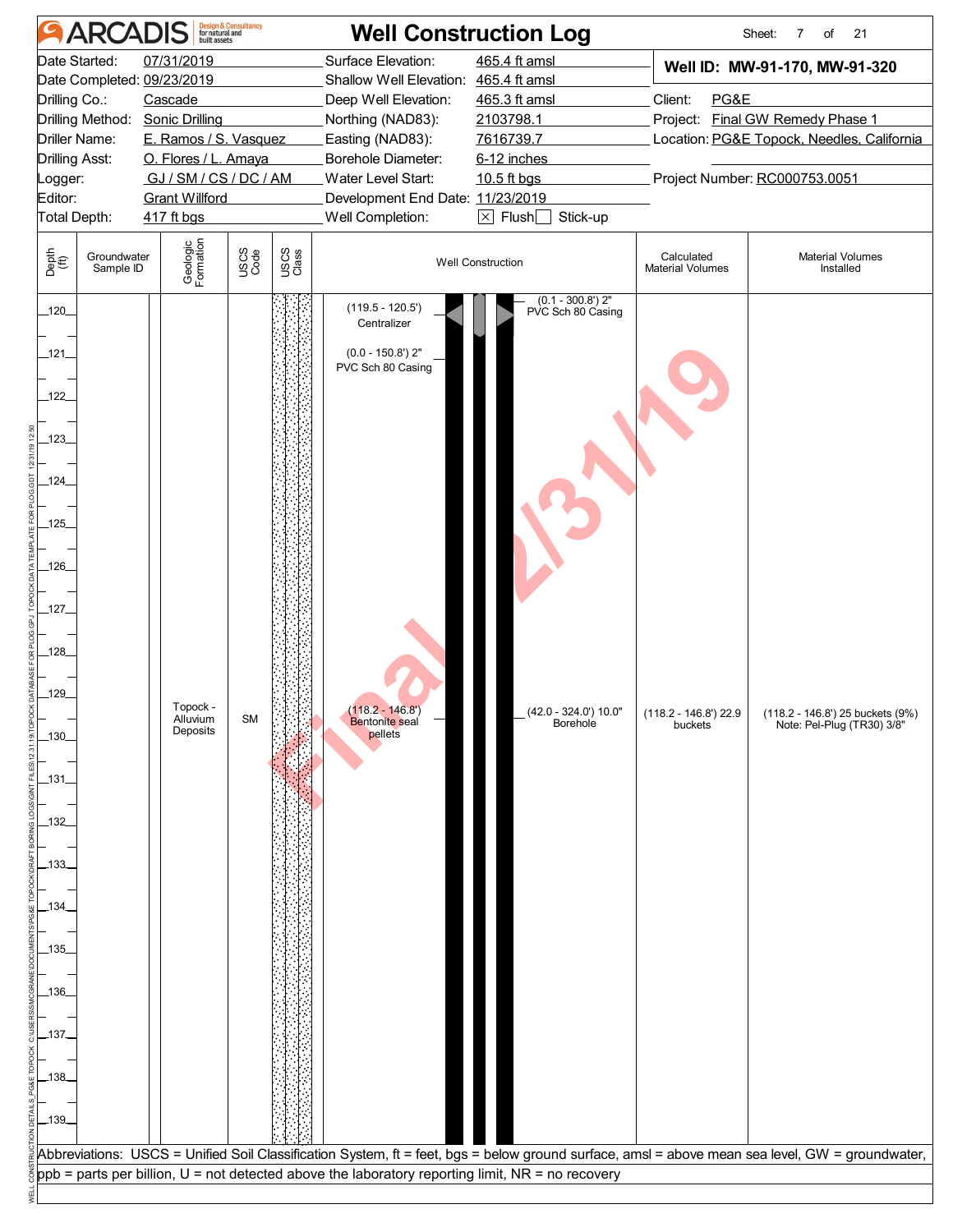|                | <b>ARCADIS</b>                        |                                 | <b>Design &amp; Consultancy</b><br>for natural and<br>built assets |               | <b>Well Construction Log</b>                                                                         |                                          |                                       | Sheet:<br>8<br>21<br>of                                                                                                                         |
|----------------|---------------------------------------|---------------------------------|--------------------------------------------------------------------|---------------|------------------------------------------------------------------------------------------------------|------------------------------------------|---------------------------------------|-------------------------------------------------------------------------------------------------------------------------------------------------|
| Date Started:  |                                       | 07/31/2019                      |                                                                    |               | Surface Elevation:                                                                                   | 465.4 ft amsl                            |                                       | Well ID: MW-91-170, MW-91-320                                                                                                                   |
|                |                                       | Date Completed: 09/23/2019      |                                                                    |               | Shallow Well Elevation: 465.4 ft amsl                                                                |                                          |                                       |                                                                                                                                                 |
| Drilling Co.:  |                                       | Cascade                         |                                                                    |               | Deep Well Elevation:                                                                                 | 465.3 ft amsl                            | Client:<br>PG&E                       |                                                                                                                                                 |
|                |                                       | Drilling Method: Sonic Drilling |                                                                    |               | Northing (NAD83):                                                                                    | 2103798.1                                |                                       | Project: Final GW Remedy Phase 1                                                                                                                |
| Driller Name:  |                                       | E. Ramos / S. Vasquez           |                                                                    |               | Easting (NAD83):                                                                                     | 7616739.7                                |                                       | Location: PG&E Topock, Needles, California                                                                                                      |
| Drilling Asst: |                                       | O. Flores / L. Amaya            |                                                                    |               | Borehole Diameter:                                                                                   | 6-12 inches                              |                                       |                                                                                                                                                 |
| .ogger:        |                                       | GJ / SM / CS / DC / AM          |                                                                    |               | Water Level Start:                                                                                   | 10.5 ft bgs                              |                                       | Project Number: RC000753.0051                                                                                                                   |
| Editor:        |                                       | <b>Grant Willford</b>           |                                                                    |               | Development End Date: 11/23/2019                                                                     | $\times$ Flush $\Box$<br>Stick-up        |                                       |                                                                                                                                                 |
| Total Depth:   |                                       | 417 ft bgs                      |                                                                    |               | Well Completion:                                                                                     |                                          |                                       |                                                                                                                                                 |
| Depth<br>(ft)  | Groundwater<br>Sample ID              | Geologic<br>Formation           | USCS<br>Code                                                       | USCS<br>Class |                                                                                                      | <b>Well Construction</b>                 | Calculated<br><b>Material Volumes</b> | <b>Material Volumes</b><br>Installed                                                                                                            |
| $-140$         |                                       |                                 |                                                                    |               | $(0.0 - 150.8)$ 2"<br>PVC Sch 80 Casing                                                              | $(0.1 - 300.8')$ 2"<br>PVC Sch 80 Casing |                                       |                                                                                                                                                 |
| .141           |                                       |                                 |                                                                    |               |                                                                                                      |                                          |                                       |                                                                                                                                                 |
| 142<br>143     |                                       |                                 |                                                                    |               | $(118.2 - 146.8)$                                                                                    |                                          | (118.2 - 146.8') 22.9                 | (118.2 - 146.8') 25 buckets (9%)                                                                                                                |
| $-144$         |                                       |                                 |                                                                    |               | Bentonite seal<br>pellets                                                                            |                                          | buckets                               | Note: Pel-Plug (TR30) 3/8"                                                                                                                      |
| $-145$         |                                       |                                 |                                                                    |               |                                                                                                      |                                          |                                       |                                                                                                                                                 |
| $-146$         |                                       |                                 |                                                                    |               |                                                                                                      |                                          |                                       |                                                                                                                                                 |
|                |                                       |                                 |                                                                    |               |                                                                                                      |                                          |                                       |                                                                                                                                                 |
| 147_           |                                       |                                 |                                                                    |               |                                                                                                      |                                          |                                       |                                                                                                                                                 |
|                |                                       |                                 |                                                                    |               |                                                                                                      |                                          |                                       |                                                                                                                                                 |
| .148.          |                                       | Topock -                        |                                                                    |               |                                                                                                      |                                          |                                       |                                                                                                                                                 |
|                |                                       | Alluvium<br>Deposits            | <b>SM</b>                                                          |               |                                                                                                      |                                          |                                       |                                                                                                                                                 |
| _149_          |                                       |                                 |                                                                    |               |                                                                                                      |                                          |                                       |                                                                                                                                                 |
|                |                                       |                                 |                                                                    |               |                                                                                                      | (42.0 - 324.0') 10.0"<br>Borehole        |                                       |                                                                                                                                                 |
| -150-          |                                       |                                 |                                                                    |               |                                                                                                      |                                          |                                       |                                                                                                                                                 |
|                |                                       |                                 |                                                                    |               |                                                                                                      |                                          |                                       |                                                                                                                                                 |
| $-151$         |                                       |                                 |                                                                    |               | (150.8 - 170.8') 2"<br>Sch 80 PVC                                                                    |                                          |                                       |                                                                                                                                                 |
|                |                                       |                                 |                                                                    |               | (20-slot) Screen                                                                                     |                                          |                                       |                                                                                                                                                 |
| $-152$         |                                       |                                 |                                                                    |               |                                                                                                      |                                          |                                       |                                                                                                                                                 |
|                |                                       |                                 |                                                                    |               |                                                                                                      |                                          |                                       |                                                                                                                                                 |
| -153-          |                                       |                                 |                                                                    |               | $(146.8 - 174.0')$                                                                                   |                                          | $(146.8 - 174.0)$ 26.6                | (146.8 - 174.0') 34 bags (28%)                                                                                                                  |
|                |                                       |                                 |                                                                    |               | Cemex #3 MESH<br>(8x10)                                                                              |                                          | bags                                  | Note: Lapis Lustre Sand                                                                                                                         |
| -154.          | MW-X-VAS-                             |                                 |                                                                    |               |                                                                                                      |                                          |                                       |                                                                                                                                                 |
|                | 152-157<br>(<0.17 U ppb)<br>6/29/2019 |                                 |                                                                    |               |                                                                                                      |                                          |                                       |                                                                                                                                                 |
| $-155$         | 09:19                                 |                                 |                                                                    |               |                                                                                                      |                                          |                                       |                                                                                                                                                 |
|                |                                       |                                 |                                                                    |               |                                                                                                      |                                          |                                       |                                                                                                                                                 |
| $-156$         |                                       |                                 |                                                                    |               |                                                                                                      |                                          |                                       |                                                                                                                                                 |
| _157_          |                                       |                                 |                                                                    |               |                                                                                                      |                                          |                                       |                                                                                                                                                 |
|                |                                       |                                 |                                                                    |               |                                                                                                      |                                          |                                       |                                                                                                                                                 |
| .158.          |                                       |                                 |                                                                    |               |                                                                                                      |                                          |                                       |                                                                                                                                                 |
|                |                                       |                                 | <b>NR</b>                                                          |               |                                                                                                      |                                          |                                       |                                                                                                                                                 |
| $-159$         |                                       |                                 |                                                                    |               |                                                                                                      |                                          |                                       |                                                                                                                                                 |
|                |                                       |                                 |                                                                    |               |                                                                                                      |                                          |                                       |                                                                                                                                                 |
|                |                                       |                                 |                                                                    |               |                                                                                                      |                                          |                                       | Abbreviations: USCS = Unified Soil Classification System, ft = feet, bgs = below ground surface, amsl = above mean sea level, GW = groundwater, |
|                |                                       |                                 |                                                                    |               | $ppb =$ parts per billion, $U =$ not detected above the laboratory reporting limit, NR = no recovery |                                          |                                       |                                                                                                                                                 |
|                |                                       |                                 |                                                                    |               |                                                                                                      |                                          |                                       |                                                                                                                                                 |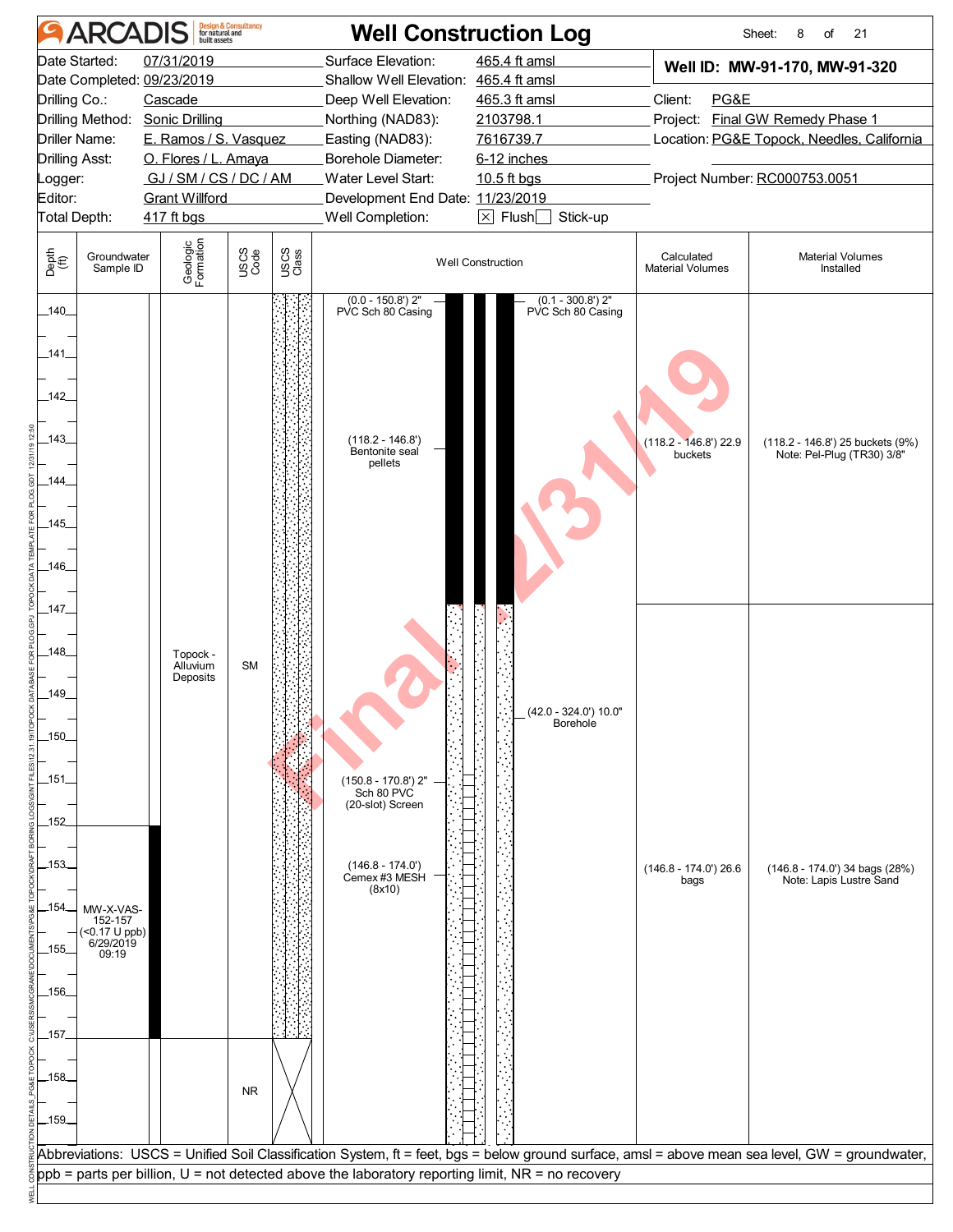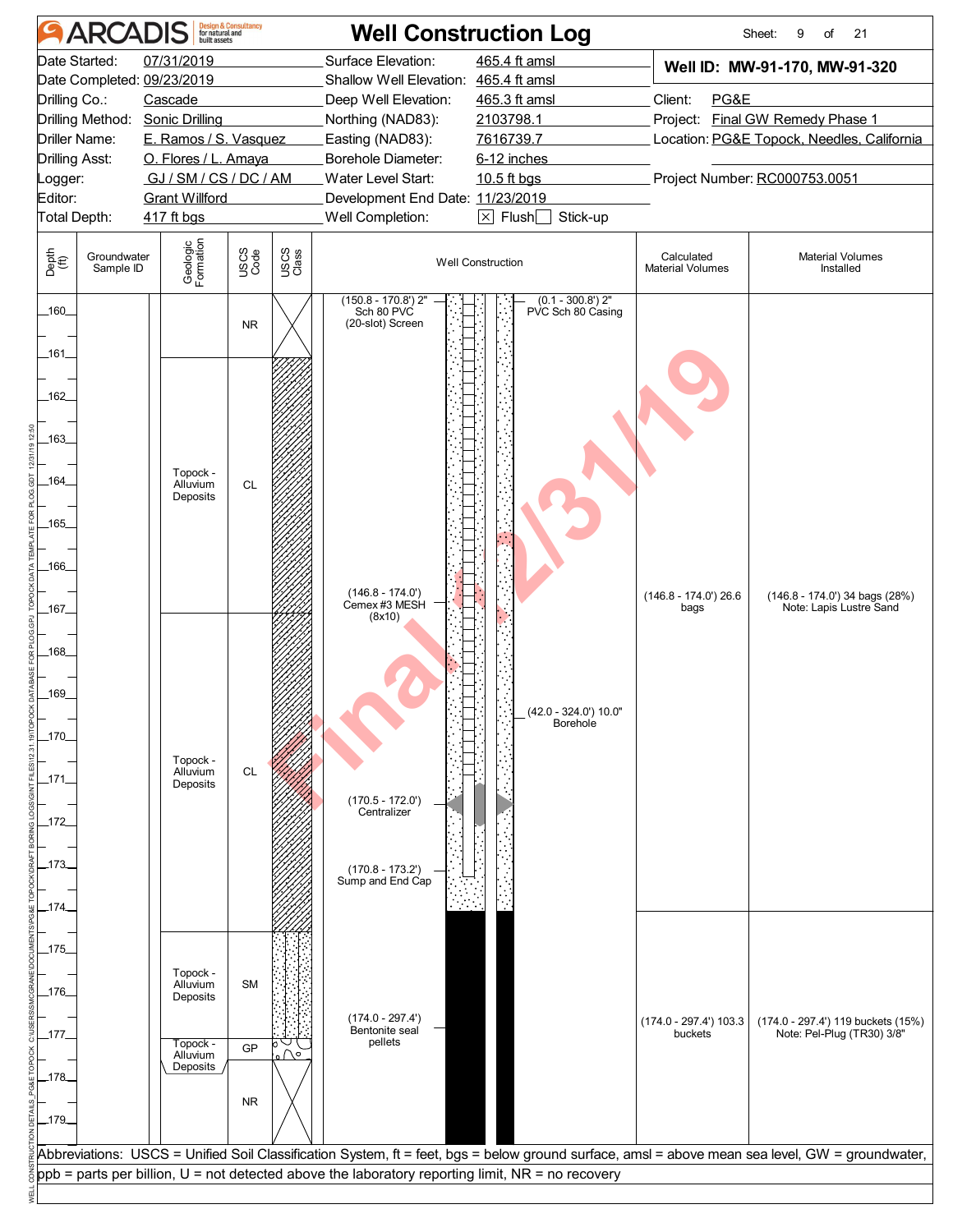|                       | <b>ARCADIS</b>                |                                 | <b>Design &amp; Consultancy</b><br>for natural and<br>built assets |               | <b>Well Construction Log</b>                                                                         |                                                       |                                       | Sheet:<br>21<br>10<br>of                                                                                                                        |
|-----------------------|-------------------------------|---------------------------------|--------------------------------------------------------------------|---------------|------------------------------------------------------------------------------------------------------|-------------------------------------------------------|---------------------------------------|-------------------------------------------------------------------------------------------------------------------------------------------------|
|                       | Date Started:                 | 07/31/2019                      |                                                                    |               | Surface Elevation:                                                                                   | 465.4 ft amsl                                         |                                       | Well ID: MW-91-170, MW-91-320                                                                                                                   |
|                       |                               | Date Completed: 09/23/2019      |                                                                    |               | Shallow Well Elevation: 465.4 ft amsl                                                                |                                                       |                                       |                                                                                                                                                 |
| Drilling Co.:         |                               | Cascade                         |                                                                    |               | Deep Well Elevation:                                                                                 | 465.3 ft amsl                                         | Client:<br>PG&E                       |                                                                                                                                                 |
|                       |                               | Drilling Method: Sonic Drilling |                                                                    |               | Northing (NAD83):                                                                                    | 2103798.1                                             |                                       | Project: Final GW Remedy Phase 1                                                                                                                |
|                       | Driller Name:                 | E. Ramos / S. Vasquez           |                                                                    |               | Easting (NAD83):                                                                                     | 7616739.7                                             |                                       | Location: PG&E Topock, Needles, California                                                                                                      |
| <b>Drilling Asst:</b> |                               | O. Flores / L. Amaya            |                                                                    |               | Borehole Diameter:                                                                                   | 6-12 inches                                           |                                       |                                                                                                                                                 |
| _ogger:               |                               | GJ / SM / CS / DC / AM          |                                                                    |               | Water Level Start:                                                                                   | 10.5 ft bgs                                           |                                       | Project Number: RC000753.0051                                                                                                                   |
| Editor:               |                               | <b>Grant Willford</b>           |                                                                    |               | Development End Date: 11/23/2019                                                                     |                                                       |                                       |                                                                                                                                                 |
| Total Depth:          |                               | 417 ft bgs                      |                                                                    |               | Well Completion:                                                                                     | $\boxed{\times}$ Flush $\boxed{\phantom{0}}$ Stick-up |                                       |                                                                                                                                                 |
| Depth<br>(ft)         | Groundwater<br>Sample ID      | Geologic<br>Formation           | USCS<br>Code                                                       | USCS<br>Class |                                                                                                      | <b>Well Construction</b>                              | Calculated<br><b>Material Volumes</b> | <b>Material Volumes</b><br>Installed                                                                                                            |
| $-180$                |                               |                                 | <b>NR</b>                                                          |               |                                                                                                      | $(0.1 - 300.8')$ 2"<br>PVC Sch 80 Casing              |                                       |                                                                                                                                                 |
|                       |                               |                                 |                                                                    |               |                                                                                                      |                                                       |                                       |                                                                                                                                                 |
| 181                   |                               |                                 |                                                                    |               |                                                                                                      |                                                       |                                       |                                                                                                                                                 |
|                       |                               |                                 |                                                                    |               |                                                                                                      |                                                       |                                       |                                                                                                                                                 |
| 182                   |                               |                                 |                                                                    |               |                                                                                                      |                                                       |                                       |                                                                                                                                                 |
|                       |                               |                                 |                                                                    |               |                                                                                                      |                                                       |                                       |                                                                                                                                                 |
| 183                   |                               |                                 |                                                                    |               |                                                                                                      |                                                       |                                       |                                                                                                                                                 |
|                       |                               | Topock -<br>Alluvium            | <b>SM</b>                                                          |               |                                                                                                      |                                                       |                                       |                                                                                                                                                 |
| 184                   | MW-X-VAS-<br>182-187          | Deposits                        |                                                                    |               |                                                                                                      |                                                       |                                       |                                                                                                                                                 |
|                       | $($ <0.17 U ppb)<br>6/29/2019 |                                 |                                                                    |               |                                                                                                      |                                                       |                                       |                                                                                                                                                 |
| .185.                 | 15:28                         |                                 |                                                                    |               |                                                                                                      |                                                       |                                       |                                                                                                                                                 |
|                       |                               |                                 |                                                                    |               |                                                                                                      |                                                       |                                       |                                                                                                                                                 |
| 186                   |                               |                                 |                                                                    |               |                                                                                                      |                                                       |                                       |                                                                                                                                                 |
|                       |                               |                                 |                                                                    |               |                                                                                                      |                                                       |                                       |                                                                                                                                                 |
| 187                   |                               | Topock -                        |                                                                    |               |                                                                                                      |                                                       |                                       |                                                                                                                                                 |
|                       |                               | Alluvium<br>Deposits            | SC                                                                 |               |                                                                                                      |                                                       |                                       |                                                                                                                                                 |
| 188                   |                               |                                 |                                                                    |               |                                                                                                      |                                                       |                                       |                                                                                                                                                 |
|                       |                               | Topock -<br>Alluvium            | <b>ML</b>                                                          |               |                                                                                                      |                                                       |                                       |                                                                                                                                                 |
| 189                   |                               | Deposits                        |                                                                    |               | $(174.0 - 297.4)$                                                                                    |                                                       |                                       |                                                                                                                                                 |
|                       |                               | Topock -                        | <b>SM</b>                                                          |               | <b>Bentonite</b> seal                                                                                | (42.0 - 324.0') 10.0"<br>Borehole                     | buckets                               | $(174.0 - 297.4')$ 103.3 $(174.0 - 297.4')$ 119 buckets (15%)<br>Note: Pel-Plug (TR30) 3/8"                                                     |
| $-190-$               |                               | Alluvium<br>Deposits            |                                                                    |               | pellets                                                                                              |                                                       |                                       |                                                                                                                                                 |
|                       |                               | Topock -<br>Alluvium            | CL                                                                 |               |                                                                                                      |                                                       |                                       |                                                                                                                                                 |
| _191.                 |                               | Deposits                        |                                                                    |               |                                                                                                      |                                                       |                                       |                                                                                                                                                 |
|                       |                               | Topock -                        |                                                                    |               |                                                                                                      |                                                       |                                       |                                                                                                                                                 |
| 192                   |                               | Alluvium                        | MH                                                                 |               |                                                                                                      |                                                       |                                       |                                                                                                                                                 |
|                       |                               | Deposits                        |                                                                    |               |                                                                                                      |                                                       |                                       |                                                                                                                                                 |
| .193.                 |                               |                                 |                                                                    |               |                                                                                                      |                                                       |                                       |                                                                                                                                                 |
|                       |                               |                                 |                                                                    |               |                                                                                                      |                                                       |                                       |                                                                                                                                                 |
| .194                  |                               |                                 |                                                                    |               |                                                                                                      |                                                       |                                       |                                                                                                                                                 |
|                       |                               | Topock -<br>Alluvium            | ML                                                                 |               |                                                                                                      |                                                       |                                       |                                                                                                                                                 |
| 195.                  |                               | Deposits                        |                                                                    |               |                                                                                                      |                                                       |                                       |                                                                                                                                                 |
|                       |                               |                                 |                                                                    |               |                                                                                                      |                                                       |                                       |                                                                                                                                                 |
| 196                   |                               |                                 |                                                                    |               |                                                                                                      |                                                       |                                       |                                                                                                                                                 |
|                       |                               |                                 |                                                                    |               |                                                                                                      |                                                       |                                       |                                                                                                                                                 |
| $-197$                |                               |                                 |                                                                    |               |                                                                                                      |                                                       |                                       |                                                                                                                                                 |
|                       |                               |                                 |                                                                    |               |                                                                                                      |                                                       |                                       |                                                                                                                                                 |
| .198.                 |                               | Topock -<br>Alluvium            | ML                                                                 |               |                                                                                                      |                                                       |                                       |                                                                                                                                                 |
|                       |                               | Deposits                        |                                                                    |               |                                                                                                      |                                                       |                                       |                                                                                                                                                 |
| $-199-$               |                               |                                 |                                                                    |               |                                                                                                      |                                                       |                                       |                                                                                                                                                 |
|                       |                               |                                 | <b>CL</b>                                                          |               |                                                                                                      |                                                       |                                       |                                                                                                                                                 |
|                       |                               |                                 |                                                                    |               |                                                                                                      |                                                       |                                       | Abbreviations: USCS = Unified Soil Classification System, ft = feet, bgs = below ground surface, amsl = above mean sea level, GW = groundwater, |
|                       |                               |                                 |                                                                    |               | $ppb =$ parts per billion, $U =$ not detected above the laboratory reporting limit, NR = no recovery |                                                       |                                       |                                                                                                                                                 |
|                       |                               |                                 |                                                                    |               |                                                                                                      |                                                       |                                       |                                                                                                                                                 |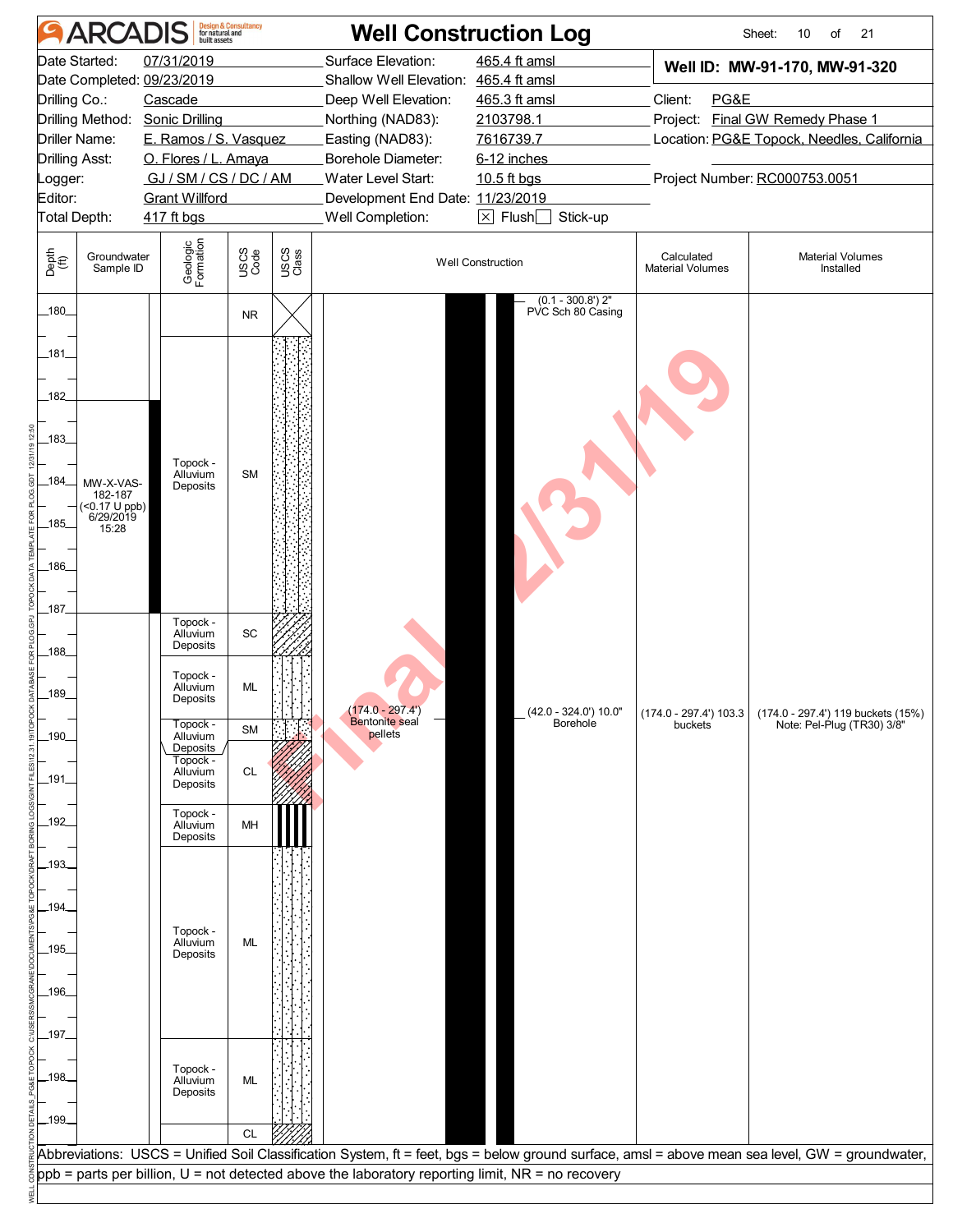| 07/31/2019<br>465.4 ft amsl<br>Date Started:<br>Surface Elevation:<br>Well ID: MW-91-170, MW-91-320<br>Date Completed: 09/23/2019<br>Shallow Well Elevation: 465.4 ft amsl<br>Drilling Co.:<br>465.3 ft amsl<br>Client:<br>PG&E<br>Cascade<br>Deep Well Elevation:<br>Project: Final GW Remedy Phase 1<br>Drilling Method: Sonic Drilling<br>Northing (NAD83):<br>2103798.1<br>Driller Name:<br>E. Ramos / S. Vasquez<br>Easting (NAD83):<br>7616739.7<br>Location: PG&E Topock, Needles, California<br>O. Flores / L. Amaya<br>Borehole Diameter:<br>6-12 inches<br><b>Drilling Asst:</b><br>Project Number: RC000753.0051<br>GJ/SM/CS/DC/AM<br>Water Level Start:<br>10.5 ft bgs<br><b>Grant Willford</b><br>Development End Date: 11/23/2019<br>$\boxed{\times}$ Flush $\boxed{\phantom{0}}$ Stick-up<br>Total Depth:<br>Well Completion:<br>417 ft bgs<br>Geologic<br>Formation<br>USCS<br>Code<br>USCS<br>Class<br>Depth<br>(ft)<br>Groundwater<br>Calculated<br><b>Material Volumes</b><br><b>Well Construction</b><br>Sample ID<br><b>Material Volumes</b><br>Installed<br>$(0.1 - 300.8')$ 2"<br>$200$ <sub>-</sub><br>PVC Sch 80 Casing<br>Topock -<br>Alluvium<br><b>CL</b><br>201_<br>Deposits<br>202<br>203_<br>204<br>205<br>.206<br>207<br>208<br>209<br>MW-X-VAS-<br>207-212<br>$(174.0 - 297.4)$<br>(42.0 - 324.0') 10.0"<br>(174.0 - 297.4') 103.3 (174.0 - 297.4') 119 buckets (15%)<br>$($ < 0.17 U ppb)<br>6/30/2019<br>13:28<br>Bentonite seal<br>Borehole<br>buckets<br>Note: Pel-Plug (TR30) 3/8"<br>pellets<br>.210.<br>Topock -<br>Alluvium<br><b>SM</b><br>211.<br>Deposits<br>212<br>.213.<br>.214.<br>.215.<br>.216_<br>.217<br>.218.<br>$-219$<br>Abbreviations: USCS = Unified Soil Classification System, ft = feet, bgs = below ground surface, amsl = above mean sea level, GW = groundwater,<br>$ppb =$ parts per billion, $U =$ not detected above the laboratory reporting limit, NR = no recovery |                    | <b>ARCADIS</b> | <b>Design &amp; Consultancy</b><br>for natural and<br>built assets |  | <b>Well Construction Log</b> | Sheet:<br>21<br>11<br>of |
|----------------------------------------------------------------------------------------------------------------------------------------------------------------------------------------------------------------------------------------------------------------------------------------------------------------------------------------------------------------------------------------------------------------------------------------------------------------------------------------------------------------------------------------------------------------------------------------------------------------------------------------------------------------------------------------------------------------------------------------------------------------------------------------------------------------------------------------------------------------------------------------------------------------------------------------------------------------------------------------------------------------------------------------------------------------------------------------------------------------------------------------------------------------------------------------------------------------------------------------------------------------------------------------------------------------------------------------------------------------------------------------------------------------------------------------------------------------------------------------------------------------------------------------------------------------------------------------------------------------------------------------------------------------------------------------------------------------------------------------------------------------------------------------------------------------------------------------------------------------------------------------------------------------------------------------|--------------------|----------------|--------------------------------------------------------------------|--|------------------------------|--------------------------|
|                                                                                                                                                                                                                                                                                                                                                                                                                                                                                                                                                                                                                                                                                                                                                                                                                                                                                                                                                                                                                                                                                                                                                                                                                                                                                                                                                                                                                                                                                                                                                                                                                                                                                                                                                                                                                                                                                                                                        | _ogger:<br>Editor: |                |                                                                    |  |                              |                          |
|                                                                                                                                                                                                                                                                                                                                                                                                                                                                                                                                                                                                                                                                                                                                                                                                                                                                                                                                                                                                                                                                                                                                                                                                                                                                                                                                                                                                                                                                                                                                                                                                                                                                                                                                                                                                                                                                                                                                        |                    |                |                                                                    |  |                              |                          |
|                                                                                                                                                                                                                                                                                                                                                                                                                                                                                                                                                                                                                                                                                                                                                                                                                                                                                                                                                                                                                                                                                                                                                                                                                                                                                                                                                                                                                                                                                                                                                                                                                                                                                                                                                                                                                                                                                                                                        |                    |                |                                                                    |  |                              |                          |
|                                                                                                                                                                                                                                                                                                                                                                                                                                                                                                                                                                                                                                                                                                                                                                                                                                                                                                                                                                                                                                                                                                                                                                                                                                                                                                                                                                                                                                                                                                                                                                                                                                                                                                                                                                                                                                                                                                                                        |                    |                |                                                                    |  |                              |                          |
|                                                                                                                                                                                                                                                                                                                                                                                                                                                                                                                                                                                                                                                                                                                                                                                                                                                                                                                                                                                                                                                                                                                                                                                                                                                                                                                                                                                                                                                                                                                                                                                                                                                                                                                                                                                                                                                                                                                                        |                    |                |                                                                    |  |                              |                          |
|                                                                                                                                                                                                                                                                                                                                                                                                                                                                                                                                                                                                                                                                                                                                                                                                                                                                                                                                                                                                                                                                                                                                                                                                                                                                                                                                                                                                                                                                                                                                                                                                                                                                                                                                                                                                                                                                                                                                        |                    |                |                                                                    |  |                              |                          |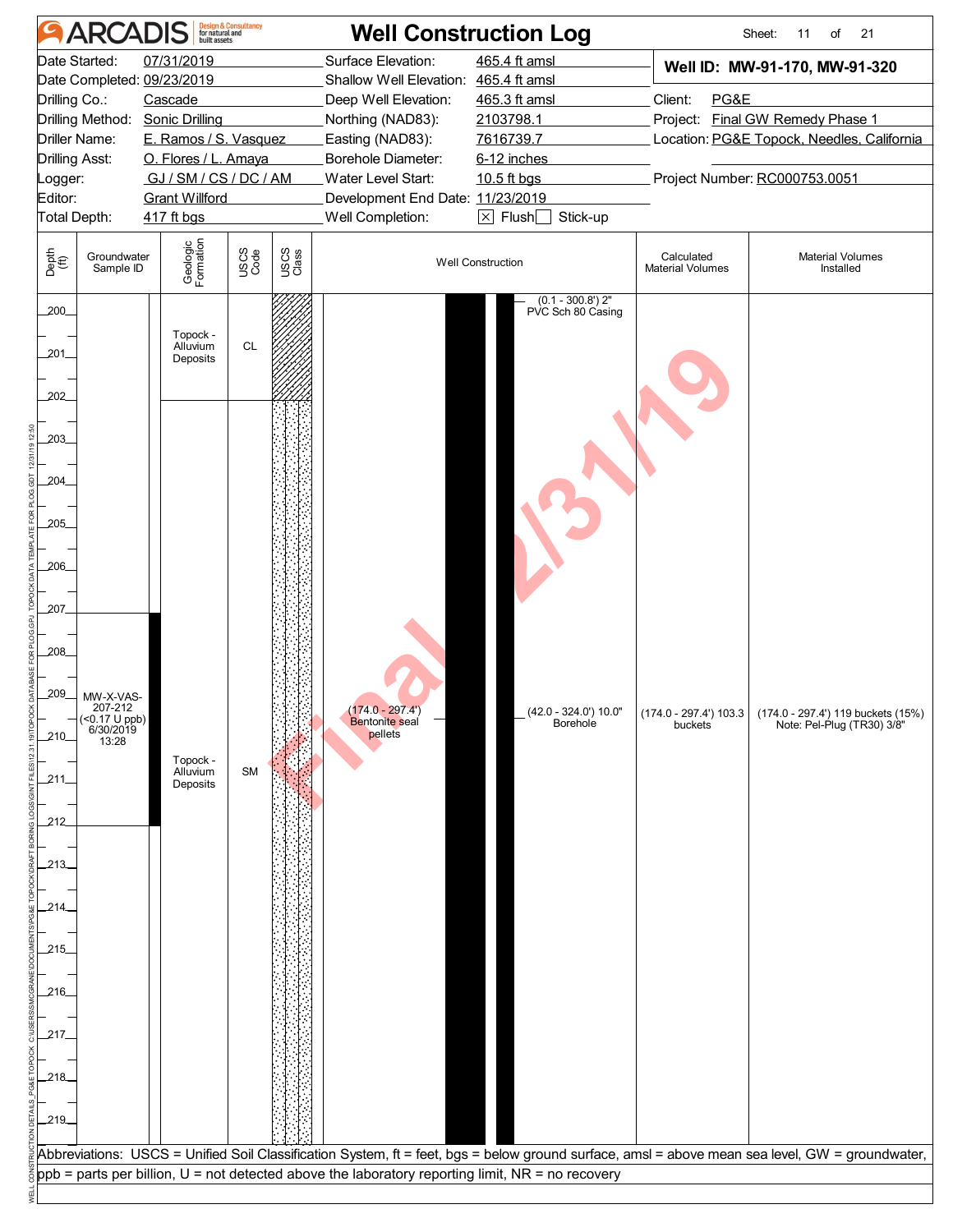| <b>ARCADIS</b>                                                                                                                                                           | <b>Design &amp; Consultancy<br/>for natural and<br/>built assets</b>                                                                    |               | <b>Well Construction Log</b>                                                                                                                                                                                                            |                                                                                                                                |                                       | Sheet:<br>12<br>21<br>of                                                                                                                         |
|--------------------------------------------------------------------------------------------------------------------------------------------------------------------------|-----------------------------------------------------------------------------------------------------------------------------------------|---------------|-----------------------------------------------------------------------------------------------------------------------------------------------------------------------------------------------------------------------------------------|--------------------------------------------------------------------------------------------------------------------------------|---------------------------------------|--------------------------------------------------------------------------------------------------------------------------------------------------|
| Date Started:<br>Date Completed: 09/23/2019<br>Drilling Co.:<br>Drilling Method: Sonic Drilling<br>Driller Name:<br>Drilling Asst:<br>.ogger:<br>Editor:<br>Total Depth: | 07/31/2019<br>Cascade<br>E. Ramos / S. Vasquez<br>O. Flores / L. Amaya<br>GJ / SM / CS / DC / AM<br><b>Grant Willford</b><br>417 ft bgs |               | Surface Elevation:<br>Shallow Well Elevation: 465.4 ft amsl<br>Deep Well Elevation:<br>Northing (NAD83):<br>Easting (NAD83):<br>Borehole Diameter:<br><b>Water Level Start:</b><br>Development End Date: 11/23/2019<br>Well Completion: | 465.4 ft amsl<br>465.3 ft amsl<br>2103798.1<br>7616739.7<br>6-12 inches<br>10.5 ft bgs<br>$\boxtimes$ Flush $\Box$<br>Stick-up | Client:<br>PG&E                       | Well ID: MW-91-170, MW-91-320<br>Project: Final GW Remedy Phase 1<br>Location: PG&E Topock, Needles, California<br>Project Number: RC000753.0051 |
| Depth<br>(ft)<br>Groundwater<br>Sample ID                                                                                                                                | Geologic<br>Formation<br>USCS<br>Code                                                                                                   | USCS<br>Class |                                                                                                                                                                                                                                         | <b>Well Construction</b>                                                                                                       | Calculated<br><b>Material Volumes</b> | <b>Material Volumes</b><br>Installed                                                                                                             |
| 220<br>221<br>222<br>223<br>224<br>225<br>226<br>227                                                                                                                     | Topock -<br>Alluvium<br>Deposits                                                                                                        | <b>SM</b>     |                                                                                                                                                                                                                                         | $(0.1 - 300.8')$ 2"<br>PVC Sch 80 Casing                                                                                       |                                       |                                                                                                                                                  |
| 228<br>229_<br>.230.<br>231<br>232<br>233.<br>234.<br>235                                                                                                                | Topock -<br><b>SM</b><br>Alluvium<br>Deposits                                                                                           |               | $(174.0 - 297.4)$<br>Bentonite seal<br>pellets<br>$(229.5 - 230.5') -$ Centralizer                                                                                                                                                      | (42.0 - 324.0') 10.0"<br>Borehole                                                                                              | buckets                               | $(174.0 - 297.4')$ 103.3 $(174.0 - 297.4')$ 119 buckets (15%)<br>Note: Pel-Plug (TR30) 3/8"                                                      |
| 236.<br>237.<br>238.<br>239                                                                                                                                              |                                                                                                                                         |               | ppb = parts per billion, U = not detected above the laboratory reporting limit, NR = no recovery                                                                                                                                        |                                                                                                                                |                                       | Abbreviations: USCS = Unified Soil Classification System, ft = feet, bgs = below ground surface, amsl = above mean sea level, GW = groundwater,  |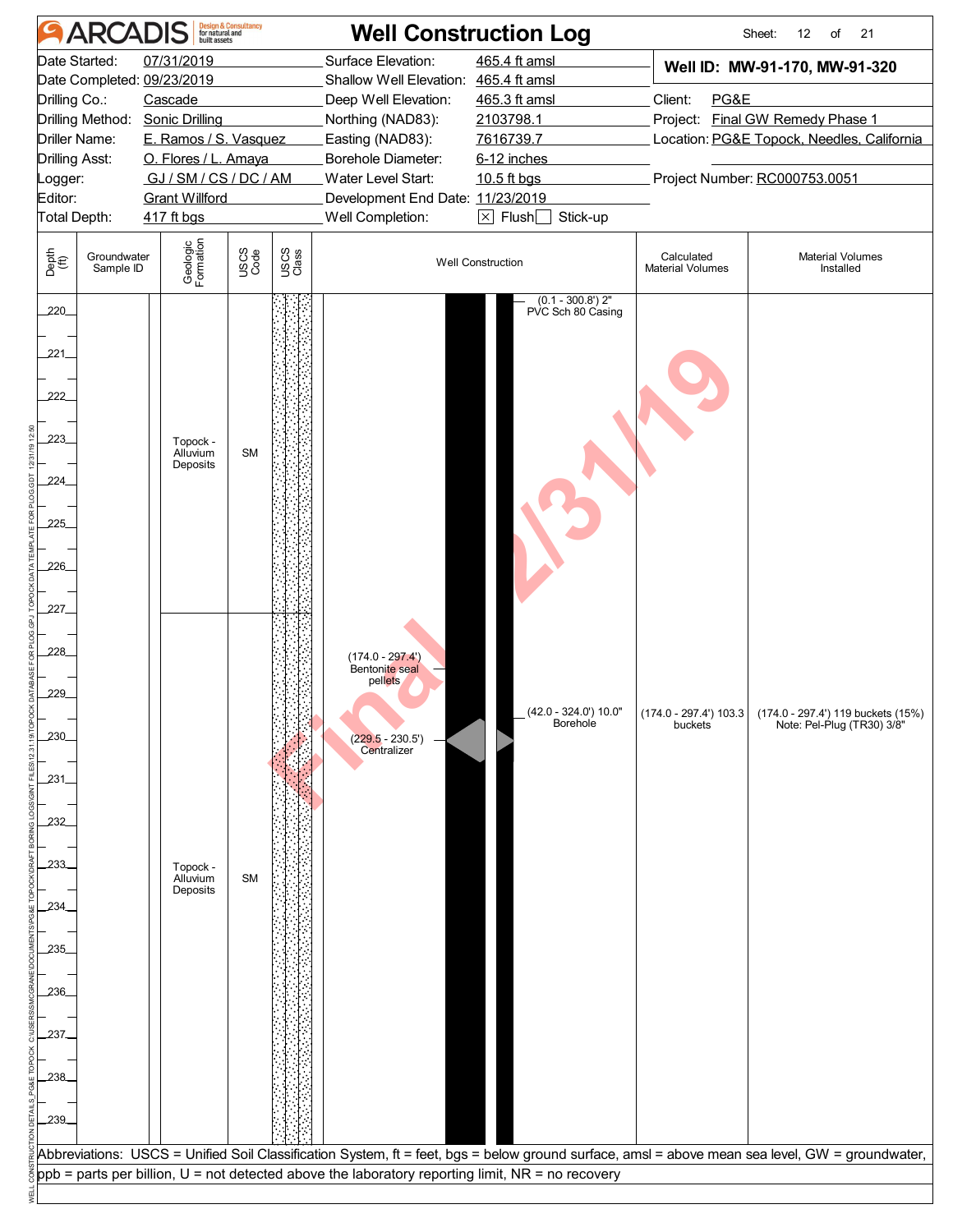|                | <b>ARCADIS</b>           |                                 | Design & Consultancy<br>for natural and<br>built assets |               |                                                                                                  | <b>Well Construction Log</b>             |                                       | Sheet:<br>21<br>13<br>of                                                                                                                        |
|----------------|--------------------------|---------------------------------|---------------------------------------------------------|---------------|--------------------------------------------------------------------------------------------------|------------------------------------------|---------------------------------------|-------------------------------------------------------------------------------------------------------------------------------------------------|
|                | Date Started:            | 07/31/2019                      |                                                         |               | Surface Elevation:                                                                               | 465.4 ft amsl                            |                                       | Well ID: MW-91-170, MW-91-320                                                                                                                   |
|                |                          | Date Completed: 09/23/2019      |                                                         |               | Shallow Well Elevation: 465.4 ft amsl                                                            |                                          |                                       |                                                                                                                                                 |
| Drilling Co.:  |                          | Cascade                         |                                                         |               | Deep Well Elevation:                                                                             | 465.3 ft amsl                            | Client:<br>PG&E                       |                                                                                                                                                 |
|                |                          | Drilling Method: Sonic Drilling |                                                         |               | Northing (NAD83):                                                                                | 2103798.1                                |                                       | Project: Final GW Remedy Phase 1                                                                                                                |
|                | Driller Name:            | E. Ramos / S. Vasquez           |                                                         |               | Easting (NAD83):                                                                                 | 7616739.7                                |                                       | Location: PG&E Topock, Needles, California                                                                                                      |
| Drilling Asst: |                          | O. Flores / L. Amaya            |                                                         |               | Borehole Diameter:                                                                               | 6-12 inches                              |                                       |                                                                                                                                                 |
| _ogger:        |                          | GJ/SM/CS/DC/AM                  |                                                         |               | Water Level Start:                                                                               | 10.5 ft bgs                              |                                       | Project Number: RC000753.0051                                                                                                                   |
| Editor:        |                          | <b>Grant Willford</b>           |                                                         |               | Development End Date: 11/23/2019                                                                 |                                          |                                       |                                                                                                                                                 |
| Total Depth:   |                          | 417 ft bgs                      |                                                         |               | Well Completion:                                                                                 | $\boxtimes$ Flush $\Box$<br>Stick-up     |                                       |                                                                                                                                                 |
|                |                          |                                 |                                                         |               |                                                                                                  |                                          |                                       |                                                                                                                                                 |
| Depth<br>(ft)  | Groundwater<br>Sample ID | Geologic<br>Formation           | USCS<br>Code                                            | USCS<br>Class |                                                                                                  | <b>Well Construction</b>                 | Calculated<br><b>Material Volumes</b> | <b>Material Volumes</b><br>Installed                                                                                                            |
| 240            |                          |                                 | <b>SM</b>                                               |               |                                                                                                  | $(0.1 - 300.8')$ 2"<br>PVC Sch 80 Casing |                                       |                                                                                                                                                 |
|                |                          |                                 |                                                         |               |                                                                                                  |                                          |                                       |                                                                                                                                                 |
| 241.           |                          |                                 |                                                         |               |                                                                                                  |                                          |                                       |                                                                                                                                                 |
|                |                          |                                 |                                                         |               |                                                                                                  |                                          |                                       |                                                                                                                                                 |
| 242            |                          |                                 |                                                         |               |                                                                                                  |                                          |                                       |                                                                                                                                                 |
|                |                          |                                 |                                                         |               |                                                                                                  |                                          |                                       |                                                                                                                                                 |
| 243            |                          | Topock -                        |                                                         |               |                                                                                                  |                                          |                                       |                                                                                                                                                 |
|                |                          | Alluvium                        | <b>SM</b>                                               |               |                                                                                                  |                                          |                                       |                                                                                                                                                 |
| 244.           |                          | Deposits                        |                                                         |               |                                                                                                  |                                          |                                       |                                                                                                                                                 |
|                |                          |                                 |                                                         |               |                                                                                                  |                                          |                                       |                                                                                                                                                 |
| 245            |                          |                                 |                                                         |               |                                                                                                  |                                          |                                       |                                                                                                                                                 |
|                |                          |                                 |                                                         |               |                                                                                                  |                                          |                                       |                                                                                                                                                 |
| 246            |                          |                                 |                                                         |               |                                                                                                  |                                          |                                       |                                                                                                                                                 |
|                |                          |                                 |                                                         |               |                                                                                                  |                                          |                                       |                                                                                                                                                 |
| 247.           | MW-X-VAS-                |                                 |                                                         |               |                                                                                                  |                                          |                                       |                                                                                                                                                 |
|                | 245-255<br>(<0.033 U     |                                 |                                                         |               |                                                                                                  |                                          |                                       |                                                                                                                                                 |
| 248            | ppb)<br>7/1/2019         |                                 |                                                         |               |                                                                                                  |                                          |                                       |                                                                                                                                                 |
|                | 13:35                    |                                 |                                                         |               |                                                                                                  |                                          |                                       |                                                                                                                                                 |
| 249            |                          |                                 |                                                         |               |                                                                                                  |                                          |                                       |                                                                                                                                                 |
|                |                          |                                 |                                                         |               | $(174.0 - 297.4)$                                                                                | (42.0 - 324.0') 10.0"                    |                                       | (174.0 - 297.4') 103.3 (174.0 - 297.4') 119 buckets (15%)                                                                                       |
| 250            |                          |                                 |                                                         |               | Bentonite seal<br>pellets                                                                        | Borehole                                 | buckets                               | Note: Pel-Plug (TR30) 3/8"                                                                                                                      |
|                |                          | Topock -                        |                                                         |               |                                                                                                  |                                          |                                       |                                                                                                                                                 |
| 251            |                          | Alluvium<br>Deposits            | <b>SM</b>                                               |               |                                                                                                  |                                          |                                       |                                                                                                                                                 |
|                |                          |                                 |                                                         |               |                                                                                                  |                                          |                                       |                                                                                                                                                 |
|                |                          |                                 |                                                         |               |                                                                                                  |                                          |                                       |                                                                                                                                                 |
| 252            |                          |                                 |                                                         |               |                                                                                                  |                                          |                                       |                                                                                                                                                 |
|                |                          |                                 |                                                         |               |                                                                                                  |                                          |                                       |                                                                                                                                                 |
|                |                          |                                 |                                                         |               |                                                                                                  |                                          |                                       |                                                                                                                                                 |
|                |                          |                                 |                                                         |               |                                                                                                  |                                          |                                       |                                                                                                                                                 |
| 254            |                          |                                 |                                                         |               |                                                                                                  |                                          |                                       |                                                                                                                                                 |
|                |                          |                                 |                                                         |               |                                                                                                  |                                          |                                       |                                                                                                                                                 |
| 255            |                          |                                 |                                                         |               |                                                                                                  |                                          |                                       |                                                                                                                                                 |
|                |                          |                                 |                                                         |               |                                                                                                  |                                          |                                       |                                                                                                                                                 |
| 256            |                          |                                 |                                                         |               |                                                                                                  |                                          |                                       |                                                                                                                                                 |
|                |                          | Topock -                        |                                                         |               |                                                                                                  |                                          |                                       |                                                                                                                                                 |
| 257            |                          | Alluvium<br>Deposits            | <b>SM</b>                                               |               |                                                                                                  |                                          |                                       |                                                                                                                                                 |
|                |                          |                                 |                                                         |               |                                                                                                  |                                          |                                       |                                                                                                                                                 |
| 258            |                          |                                 |                                                         |               |                                                                                                  |                                          |                                       |                                                                                                                                                 |
|                |                          |                                 |                                                         |               |                                                                                                  |                                          |                                       |                                                                                                                                                 |
| 259            |                          |                                 |                                                         |               |                                                                                                  |                                          |                                       |                                                                                                                                                 |
|                |                          |                                 |                                                         |               |                                                                                                  |                                          |                                       |                                                                                                                                                 |
|                |                          |                                 |                                                         |               |                                                                                                  |                                          |                                       | Abbreviations: USCS = Unified Soil Classification System, ft = feet, bgs = below ground surface, amsl = above mean sea level, GW = groundwater, |
|                |                          |                                 |                                                         |               | ppb = parts per billion, U = not detected above the laboratory reporting limit, NR = no recovery |                                          |                                       |                                                                                                                                                 |
|                |                          |                                 |                                                         |               |                                                                                                  |                                          |                                       |                                                                                                                                                 |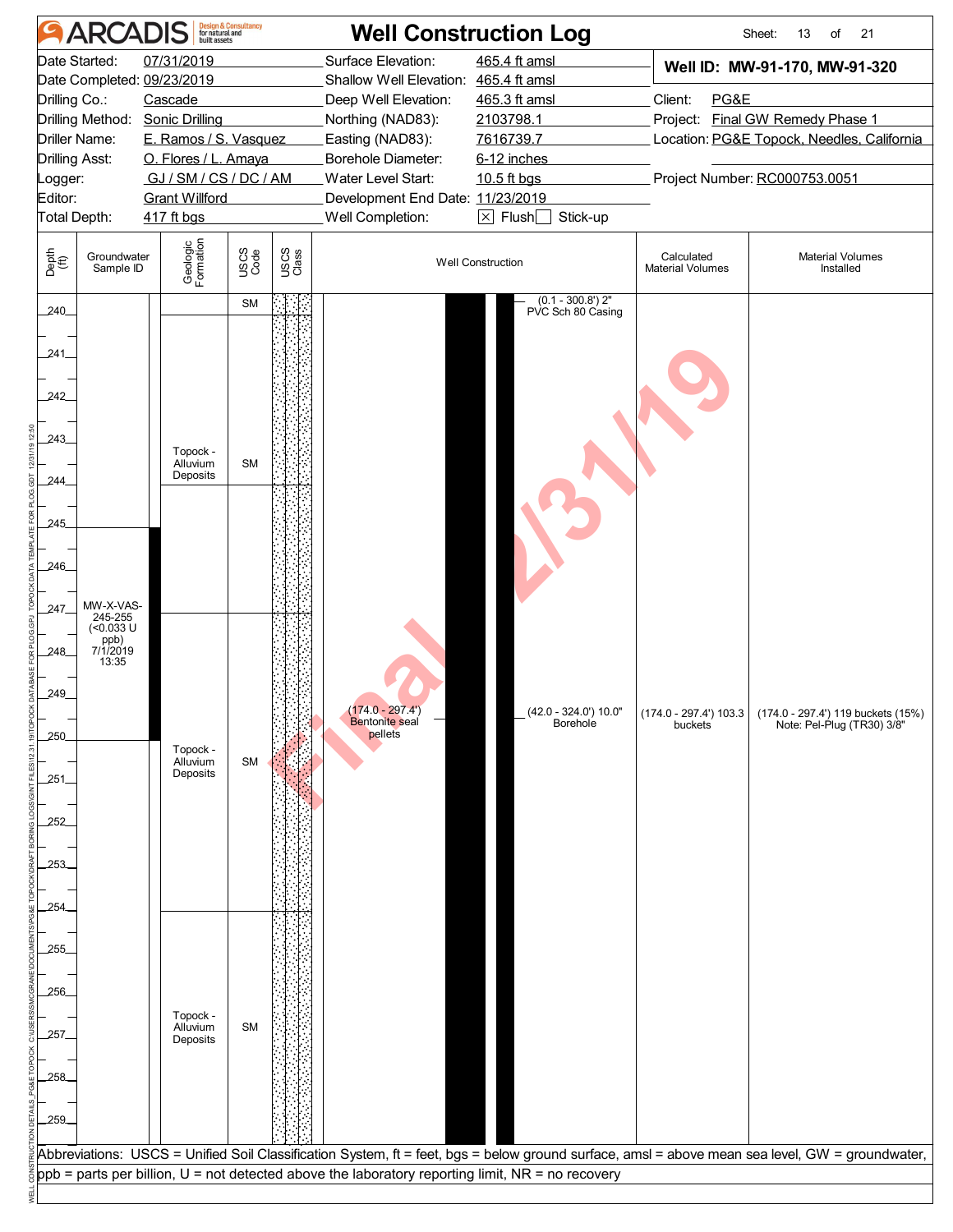|                                                                               | <b>ARCADIS</b>                                     |                                                                                                                                                                                                | <b>Design &amp; Consultancy</b><br>for natural and<br>built assets |               | <b>Well Construction Log</b>                                                                                                                                                                                                     |                                                                                                                                |                                       | Sheet:<br>21<br>14<br>of                                                                                                                         |
|-------------------------------------------------------------------------------|----------------------------------------------------|------------------------------------------------------------------------------------------------------------------------------------------------------------------------------------------------|--------------------------------------------------------------------|---------------|----------------------------------------------------------------------------------------------------------------------------------------------------------------------------------------------------------------------------------|--------------------------------------------------------------------------------------------------------------------------------|---------------------------------------|--------------------------------------------------------------------------------------------------------------------------------------------------|
| Drilling Co.:<br>Drilling Asst:<br>.ogger:<br>Editor:<br>Total Depth:         | Date Started:<br>Drilling Method:<br>Driller Name: | 07/31/2019<br>Date Completed: 09/23/2019<br>Cascade<br><b>Sonic Drilling</b><br>E. Ramos / S. Vasquez<br>O. Flores / L. Amaya<br>GJ / SM / CS / DC / AM<br><b>Grant Willford</b><br>417 ft bgs |                                                                    |               | Surface Elevation:<br>Shallow Well Elevation: 465.4 ft amsl<br>Deep Well Elevation:<br>Northing (NAD83):<br>Easting (NAD83):<br>Borehole Diameter:<br>Water Level Start:<br>Development End Date: 11/23/2019<br>Well Completion: | 465.4 ft amsl<br>465.3 ft amsl<br>2103798.1<br>7616739.7<br>6-12 inches<br>10.5 ft bgs<br>$\boxtimes$ Flush $\Box$<br>Stick-up | Client:<br>PG&E                       | Well ID: MW-91-170, MW-91-320<br>Project: Final GW Remedy Phase 1<br>Location: PG&E Topock, Needles, California<br>Project Number: RC000753.0051 |
| Depth<br>(ft)                                                                 | Groundwater<br>Sample ID                           | Geologic<br>Formation                                                                                                                                                                          | USCS<br>Code                                                       | USCS<br>Class |                                                                                                                                                                                                                                  | <b>Well Construction</b>                                                                                                       | Calculated<br><b>Material Volumes</b> | <b>Material Volumes</b><br>Installed                                                                                                             |
| 260<br>261<br>262<br>263_<br>264<br>265.<br>.266<br>267_<br>.268<br>269_      |                                                    | Topock -<br>Alluvium<br>Deposits                                                                                                                                                               | <b>SM</b>                                                          |               | $(174.0 - 297.4')$<br>Bentonite seal<br>pellets                                                                                                                                                                                  | $(0.1 - 300.8')$ 2"<br>PVC Sch 80 Casing<br>$(42.0 - 324.0)$ 10.0"                                                             |                                       | (174.0 - 297.4') 103.3 (174.0 - 297.4') 119 buckets (15%)                                                                                        |
| .270.<br>271.<br>272<br>273.<br>274.<br>275<br>276.<br>.277<br>278.<br>$-279$ |                                                    | Topock -<br>Alluvium<br>Deposits                                                                                                                                                               | <b>SM</b>                                                          |               | $(269.5 - 270.5')$<br>Centralizer                                                                                                                                                                                                | Borehole                                                                                                                       | buckets                               | Note: Pel-Plug (TR30) 3/8"                                                                                                                       |
|                                                                               |                                                    |                                                                                                                                                                                                |                                                                    |               | ppb = parts per billion, U = not detected above the laboratory reporting limit, NR = no recovery                                                                                                                                 |                                                                                                                                |                                       | Abbreviations:  USCS = Unified Soil Classification System, ft = feet, bgs = below ground surface, amsl = above mean sea level, GW = groundwater, |
|                                                                               |                                                    |                                                                                                                                                                                                |                                                                    |               |                                                                                                                                                                                                                                  |                                                                                                                                |                                       |                                                                                                                                                  |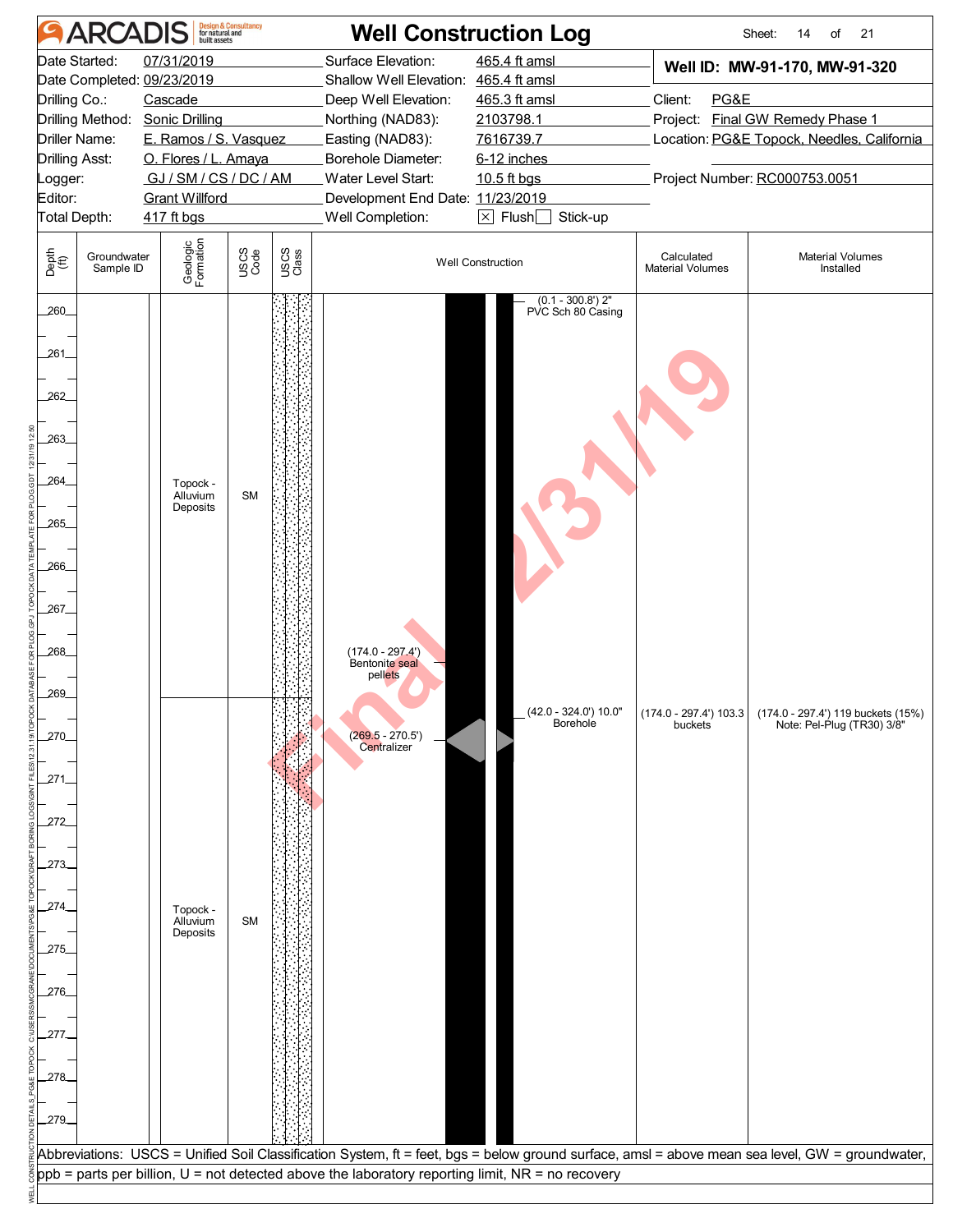| <b>ARCADIS</b>                                                                                                                                                                                                  | <b>Design &amp; Consultancy</b><br>for natural and<br>built assets                                                                                               | <b>Well Construction Log</b>                                                                                                                                                                                                                            |                                                                                                                                                 |                                                                    | Sheet:<br>21<br>15<br>of                                                                                                                         |
|-----------------------------------------------------------------------------------------------------------------------------------------------------------------------------------------------------------------|------------------------------------------------------------------------------------------------------------------------------------------------------------------|---------------------------------------------------------------------------------------------------------------------------------------------------------------------------------------------------------------------------------------------------------|-------------------------------------------------------------------------------------------------------------------------------------------------|--------------------------------------------------------------------|--------------------------------------------------------------------------------------------------------------------------------------------------|
| Date Started:<br>Date Completed: 09/23/2019<br>Drilling Co.:<br>Drilling Method:<br>Driller Name:<br>Drilling Asst:<br>.ogger:<br>Editor:<br>Total Depth:                                                       | 07/31/2019<br>Cascade<br><b>Sonic Drilling</b><br>E. Ramos / S. Vasquez<br>O. Flores / L. Amaya<br>GJ / SM / CS / DC / AM<br><b>Grant Willford</b><br>417 ft bgs | Surface Elevation:<br>Shallow Well Elevation: 465.4 ft amsl<br>Deep Well Elevation:<br>Northing (NAD83):<br>Easting (NAD83):<br>Borehole Diameter:<br>Water Level Start:<br>Development End Date: 11/23/2019<br>Well Completion:                        | 465.4 ft amsl<br>465.3 ft amsl<br>2103798.1<br>7616739.7<br>6-12 inches<br>10.5 ft bgs<br>$\boxed{\times}$ Flush $\boxed{\phantom{0}}$ Stick-up | Client:<br>PG&E                                                    | Well ID: MW-91-170, MW-91-320<br>Project: Final GW Remedy Phase 1<br>Location: PG&E Topock, Needles, California<br>Project Number: RC000753.0051 |
| Depth<br>(ff)<br>Groundwater<br>Sample ID                                                                                                                                                                       | Geologic<br>Formation<br>USCS<br>Code<br>USCS<br>Class                                                                                                           |                                                                                                                                                                                                                                                         | <b>Well Construction</b>                                                                                                                        | Calculated<br><b>Material Volumes</b>                              | <b>Material Volumes</b><br>Installed                                                                                                             |
| 280_<br>281<br>282<br>283<br>284_<br>285<br>286<br>287<br>288<br>289<br>290.<br>.291<br>292<br>293.<br>294<br>MW-X-VAS-<br>$292-297$<br>(<0.17 U ppb)<br>7/2/2019<br>295<br>14:45<br>296.<br>297.<br>298<br>299 | Topock -<br>Alluvium<br><b>SM</b><br>Deposits                                                                                                                    | $(174.0 - 297.4)$<br>Bentonite seal<br>pellets<br>$(297.4 - 324.0')$<br>Cemex #3 MESH<br>(8x10)                                                                                                                                                         | $(0.1 - 300.8')$ 2"<br>PVC Sch 80 Casing<br>(42.0 - 324.0') 10.0"<br>Borehole                                                                   | $(174.0 - 297.4)$ 103.3<br>buckets<br>$(297.4 - 324.0)$ 28<br>bags | (174.0 - 297.4') 119 buckets (15%)<br>Note: Pel-Plug (TR30) 3/8"<br>(297.4 - 324.0') 33 bags (18%)<br>Note: Lapis Lustre Sand                    |
|                                                                                                                                                                                                                 |                                                                                                                                                                  | Abbreviations: USCS = Unified Soil Classification System, ft = feet, bgs = below ground surface, amsl = above mean sea level, GW = groundwater,<br>$ppb =$ parts per billion, $U =$ not detected above the laboratory reporting limit, NR = no recovery |                                                                                                                                                 |                                                                    |                                                                                                                                                  |
|                                                                                                                                                                                                                 |                                                                                                                                                                  |                                                                                                                                                                                                                                                         |                                                                                                                                                 |                                                                    |                                                                                                                                                  |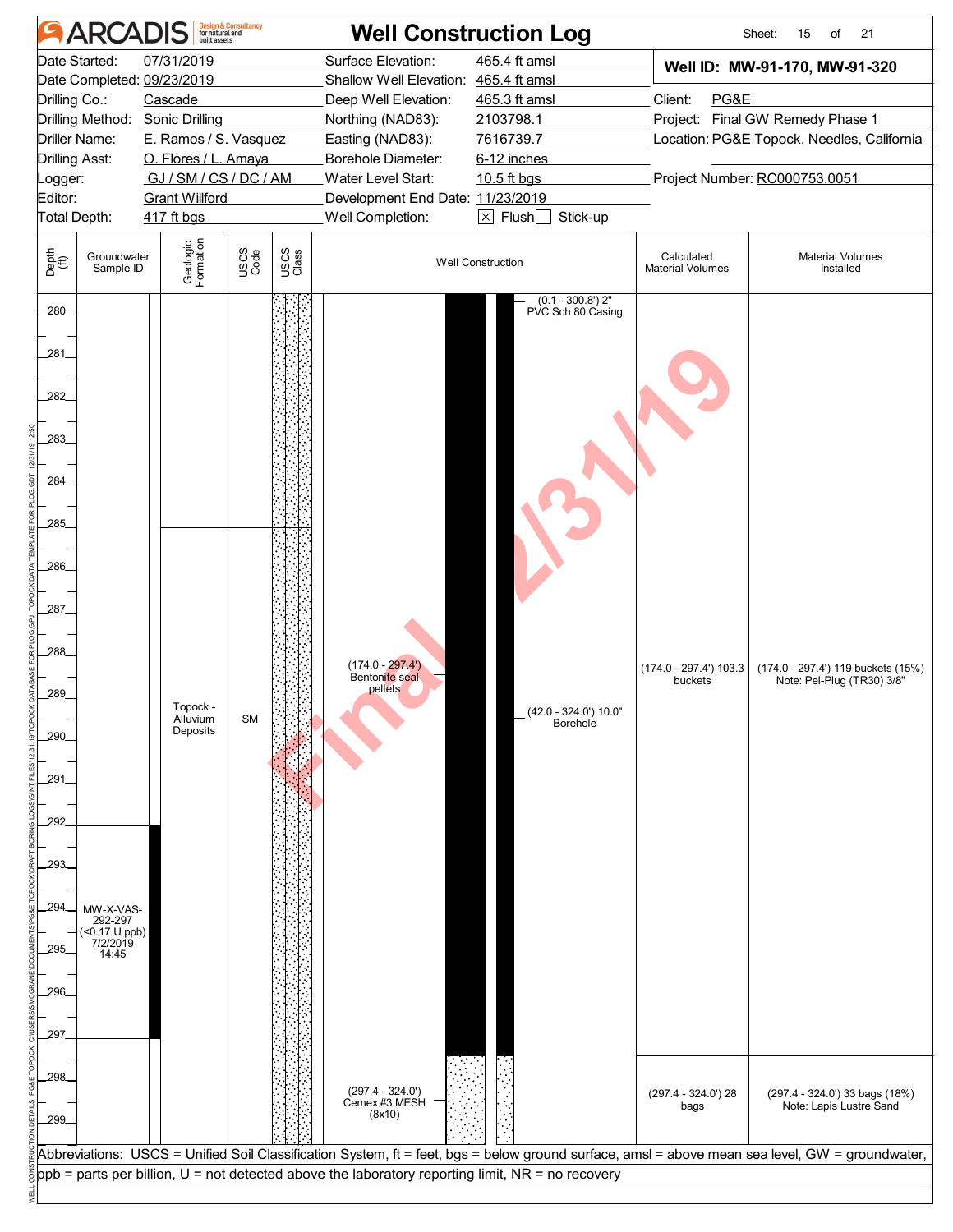| <b>ARCADIS</b>                                                                                                                                                        | <b>Design &amp; Consultancy</b><br>for natural and<br>built assets                                                                                       |               | <b>Well Construction Log</b>                                                                                                                                                                                                     |                                                                                                                                                 |                                       | Sheet:<br>21<br>16<br>of                                                                                                                                                                                     |
|-----------------------------------------------------------------------------------------------------------------------------------------------------------------------|----------------------------------------------------------------------------------------------------------------------------------------------------------|---------------|----------------------------------------------------------------------------------------------------------------------------------------------------------------------------------------------------------------------------------|-------------------------------------------------------------------------------------------------------------------------------------------------|---------------------------------------|--------------------------------------------------------------------------------------------------------------------------------------------------------------------------------------------------------------|
| Date Started:<br>Date Completed: 09/23/2019<br>Drilling Co.:<br>Drilling Method:<br>Driller Name:<br>Drilling Asst:<br>.ogger:<br>Editor:<br>Total Depth:             | 07/31/2019<br>Cascade<br><b>Sonic Drilling</b><br>E. Ramos / S. Vasquez<br>O. Flores / L. Amaya<br>GJ/SM/CS/DC/AM<br><b>Grant Willford</b><br>417 ft bgs |               | Surface Elevation:<br>Shallow Well Elevation: 465.4 ft amsl<br>Deep Well Elevation:<br>Northing (NAD83):<br>Easting (NAD83):<br>Borehole Diameter:<br>Water Level Start:<br>Development End Date: 11/23/2019<br>Well Completion: | 465.4 ft amsl<br>465.3 ft amsl<br>2103798.1<br>7616739.7<br>6-12 inches<br>10.5 ft bgs<br>$\boxed{\times}$ Flush $\boxed{\phantom{0}}$ Stick-up | PG&E<br>Client:                       | Well ID: MW-91-170, MW-91-320<br>Project: Final GW Remedy Phase 1<br>Location: PG&E Topock, Needles, California<br>Project Number: RC000753.0051                                                             |
| Depth<br>(ff)<br>Groundwater<br>Sample ID                                                                                                                             | Geologic<br>Formation<br>USCS<br>Code                                                                                                                    | USCS<br>Class |                                                                                                                                                                                                                                  | <b>Well Construction</b>                                                                                                                        | Calculated<br><b>Material Volumes</b> | <b>Material Volumes</b><br>Installed                                                                                                                                                                         |
| .300<br>.301<br>.302<br>.303.<br>.304<br>.305<br>.306<br>.307.<br>.308.<br>.309_<br>.310.<br>ـ311ـ<br>312<br>.313.<br>.314.<br>.315.<br>.316.<br>.317.<br>.318<br>319 | Topock -<br>Alluvium<br><b>SM</b><br>Deposits                                                                                                            |               | $(297.4 - 324.0)$<br>Cemex #3 MESH<br>(8x10)                                                                                                                                                                                     | $(0.1 - 300.8')$ 2"<br>PVC Sch 80 Casing<br>$(300.8 - 320.8')$ 2"<br>Sch 80 PVC<br>(20-slot) Screen<br>(42.0 - 324.0') 10.0"<br>Borehole        | $(297.4 - 324.0)$ 28<br>bags          | (297.4 - 324.0') 33 bags (18%)<br>Note: Lapis Lustre Sand<br>Abbreviations: USCS = Unified Soil Classification System, ft = feet, bgs = below ground surface, amsl = above mean sea level, GW = groundwater, |
|                                                                                                                                                                       |                                                                                                                                                          |               | $ppb =$ parts per billion, $U =$ not detected above the laboratory reporting limit, NR = no recovery                                                                                                                             |                                                                                                                                                 |                                       |                                                                                                                                                                                                              |
|                                                                                                                                                                       |                                                                                                                                                          |               |                                                                                                                                                                                                                                  |                                                                                                                                                 |                                       |                                                                                                                                                                                                              |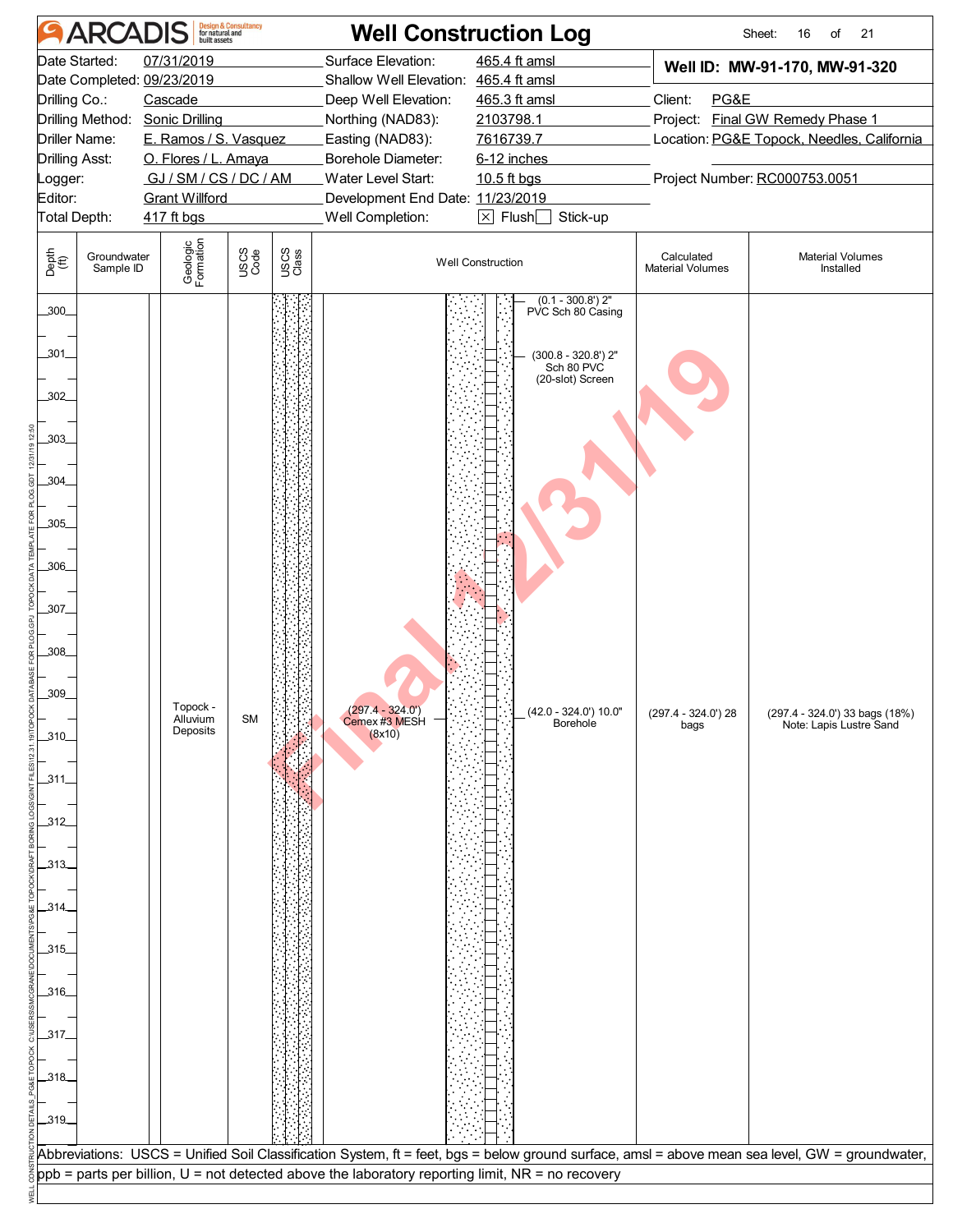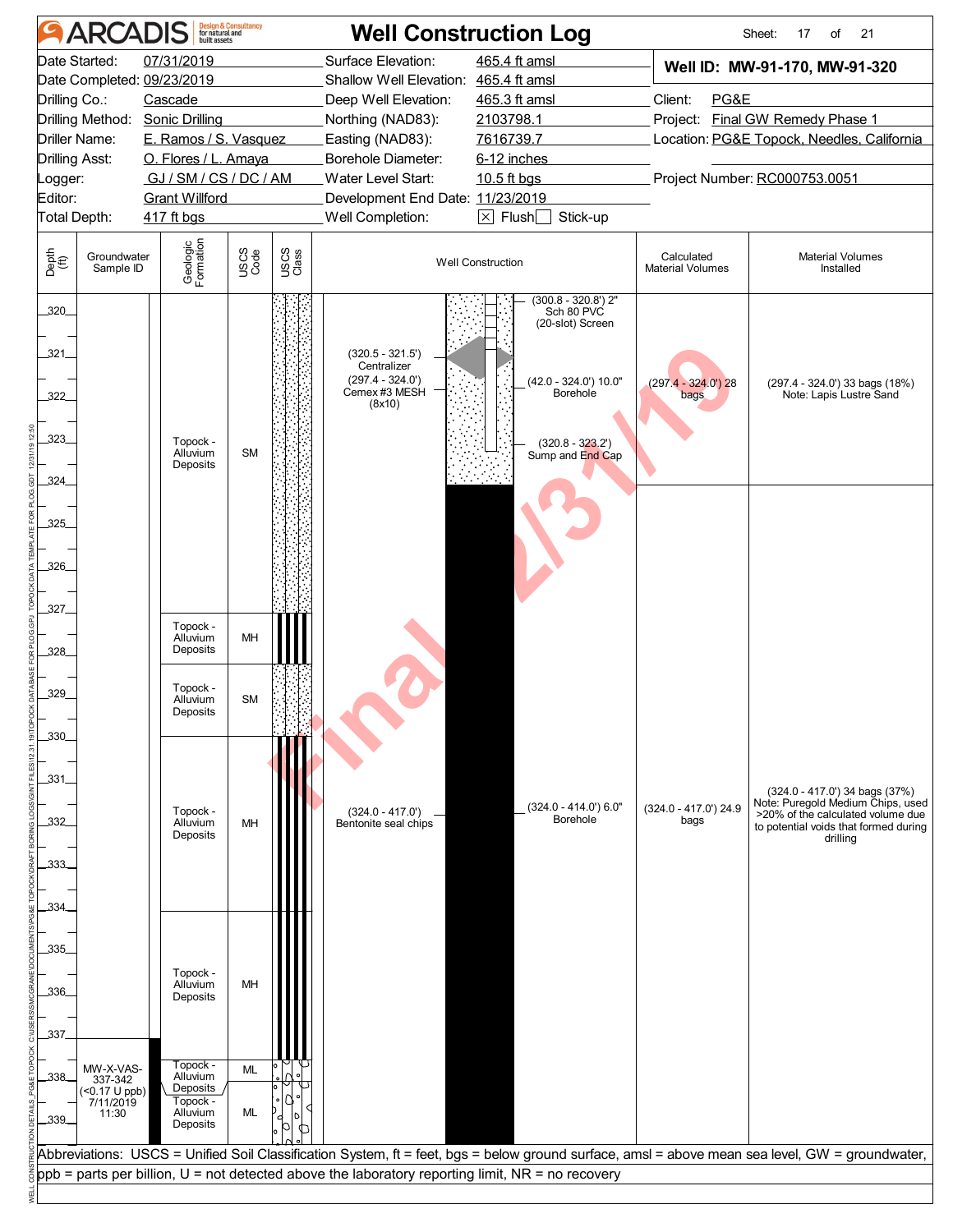|                             | <b>ARCADIS</b>                                                                                                                                                                                                                                          |                                  | <b>Design &amp; Consultancy</b><br>for natural and<br>built assets |                    | <b>Well Construction Log</b>               |                                           |                                            | Sheet:<br>18<br>of<br>21                                               |  |  |  |
|-----------------------------|---------------------------------------------------------------------------------------------------------------------------------------------------------------------------------------------------------------------------------------------------------|----------------------------------|--------------------------------------------------------------------|--------------------|--------------------------------------------|-------------------------------------------|--------------------------------------------|------------------------------------------------------------------------|--|--|--|
| 07/31/2019<br>Date Started: |                                                                                                                                                                                                                                                         |                                  |                                                                    | Surface Elevation: | 465.4 ft amsl                              | Well ID: MW-91-170, MW-91-320             |                                            |                                                                        |  |  |  |
|                             | Date Completed: 09/23/2019                                                                                                                                                                                                                              |                                  |                                                                    |                    | Shallow Well Elevation: 465.4 ft amsl      |                                           |                                            |                                                                        |  |  |  |
| Drilling Co.:               |                                                                                                                                                                                                                                                         | Cascade                          |                                                                    |                    | Deep Well Elevation:                       | 465.3 ft amsl                             | Client:<br>PG&E                            |                                                                        |  |  |  |
|                             |                                                                                                                                                                                                                                                         | Drilling Method: Sonic Drilling  |                                                                    |                    | Northing (NAD83):                          | 2103798.1                                 |                                            | Project: Final GW Remedy Phase 1                                       |  |  |  |
|                             | Driller Name:                                                                                                                                                                                                                                           | E. Ramos / S. Vasquez            |                                                                    |                    | Easting (NAD83):                           | 7616739.7                                 | Location: PG&E Topock, Needles, California |                                                                        |  |  |  |
| <b>Drilling Asst:</b>       |                                                                                                                                                                                                                                                         | O. Flores / L. Amaya             |                                                                    |                    | Borehole Diameter:                         | 6-12 inches                               |                                            |                                                                        |  |  |  |
| ogger:                      |                                                                                                                                                                                                                                                         | GJ / SM / CS / DC / AM           |                                                                    |                    | Water Level Start:<br>10.5 ft bgs          |                                           |                                            | Project Number: RC000753.0051                                          |  |  |  |
| Editor:                     |                                                                                                                                                                                                                                                         | <b>Grant Willford</b>            |                                                                    |                    |                                            | Development End Date: 11/23/2019          |                                            |                                                                        |  |  |  |
|                             | $\boxtimes$ Flush $\Box$<br>Stick-up<br>Total Depth:<br>Well Completion:<br>417 ft bgs                                                                                                                                                                  |                                  |                                                                    |                    |                                            |                                           |                                            |                                                                        |  |  |  |
| Depth<br>(ft)               | Groundwater<br>Sample ID                                                                                                                                                                                                                                | Geologic<br>Formation            | USCS<br>Code                                                       | USCS<br>Class      |                                            | <b>Well Construction</b>                  | Calculated<br><b>Material Volumes</b>      | <b>Material Volumes</b><br>Installed                                   |  |  |  |
| 340<br>.341.                | MW-X-VAS-<br>337-342<br>$\frac{\times 0.17 \text{ U } \text{p}}{7/11/2019}$                                                                                                                                                                             | Topock -<br>Alluvium<br>Deposits | ML                                                                 | ↶                  |                                            |                                           |                                            |                                                                        |  |  |  |
| 342                         | 11:30                                                                                                                                                                                                                                                   | Topock -<br>Alluvium<br>Deposits | <b>GM</b>                                                          | 1 o l<br>$\circ$   |                                            |                                           |                                            |                                                                        |  |  |  |
| 343                         |                                                                                                                                                                                                                                                         |                                  |                                                                    |                    |                                            |                                           |                                            |                                                                        |  |  |  |
| .344                        |                                                                                                                                                                                                                                                         | Topock -<br>Alluvium<br>Deposits | <b>SM</b>                                                          |                    |                                            |                                           |                                            |                                                                        |  |  |  |
| 345                         |                                                                                                                                                                                                                                                         |                                  |                                                                    |                    |                                            |                                           |                                            |                                                                        |  |  |  |
|                             |                                                                                                                                                                                                                                                         |                                  |                                                                    |                    |                                            |                                           |                                            |                                                                        |  |  |  |
| 346                         |                                                                                                                                                                                                                                                         |                                  |                                                                    | IC                 |                                            |                                           |                                            |                                                                        |  |  |  |
|                             |                                                                                                                                                                                                                                                         | Topock -<br>Alluvium             | ML                                                                 | ∩                  |                                            |                                           |                                            |                                                                        |  |  |  |
| 347                         |                                                                                                                                                                                                                                                         | Deposits                         |                                                                    |                    |                                            |                                           |                                            |                                                                        |  |  |  |
|                             |                                                                                                                                                                                                                                                         |                                  |                                                                    |                    |                                            |                                           |                                            |                                                                        |  |  |  |
| .348_                       |                                                                                                                                                                                                                                                         |                                  |                                                                    |                    |                                            |                                           |                                            |                                                                        |  |  |  |
|                             |                                                                                                                                                                                                                                                         | Topock -<br>Alluvium             | MH                                                                 |                    |                                            |                                           |                                            |                                                                        |  |  |  |
| .349_                       |                                                                                                                                                                                                                                                         | Deposits                         |                                                                    |                    |                                            |                                           |                                            | (324.0 - 417.0') 34 bags (37%)                                         |  |  |  |
|                             |                                                                                                                                                                                                                                                         |                                  |                                                                    |                    | $(324.0 - 417.0')$<br>Bentonite seal chips | $(324.0 - 414.0)$ 6.0"<br><b>Borehole</b> | $(324.0 - 417.0)$ 24.9<br>bags             | Note: Puregold Medium Chips, used<br>>20% of the calculated volume due |  |  |  |
| .350.                       |                                                                                                                                                                                                                                                         | Topock -<br>Alluvium             | ML                                                                 |                    |                                            |                                           |                                            | to potential voids that formed during<br>drilling                      |  |  |  |
|                             |                                                                                                                                                                                                                                                         | Deposits                         |                                                                    |                    |                                            |                                           |                                            |                                                                        |  |  |  |
| .351.                       |                                                                                                                                                                                                                                                         |                                  |                                                                    |                    |                                            |                                           |                                            |                                                                        |  |  |  |
|                             |                                                                                                                                                                                                                                                         |                                  |                                                                    |                    |                                            |                                           |                                            |                                                                        |  |  |  |
| 352                         |                                                                                                                                                                                                                                                         |                                  |                                                                    |                    |                                            |                                           |                                            |                                                                        |  |  |  |
|                             |                                                                                                                                                                                                                                                         |                                  |                                                                    |                    |                                            |                                           |                                            |                                                                        |  |  |  |
| .353.                       |                                                                                                                                                                                                                                                         |                                  |                                                                    |                    |                                            |                                           |                                            |                                                                        |  |  |  |
|                             |                                                                                                                                                                                                                                                         | Topock -<br>Alluvium             | $SW-SM$                                                            |                    |                                            |                                           |                                            |                                                                        |  |  |  |
| .354.                       |                                                                                                                                                                                                                                                         | Deposits                         |                                                                    |                    |                                            |                                           |                                            |                                                                        |  |  |  |
|                             |                                                                                                                                                                                                                                                         |                                  |                                                                    |                    |                                            |                                           |                                            |                                                                        |  |  |  |
| .355.                       |                                                                                                                                                                                                                                                         |                                  |                                                                    |                    |                                            |                                           |                                            |                                                                        |  |  |  |
|                             |                                                                                                                                                                                                                                                         | Topock -                         |                                                                    |                    |                                            |                                           |                                            |                                                                        |  |  |  |
| .356_                       |                                                                                                                                                                                                                                                         | Weathered<br>Bedrock -           | MH                                                                 |                    |                                            |                                           |                                            |                                                                        |  |  |  |
|                             |                                                                                                                                                                                                                                                         | conglomerate                     |                                                                    |                    |                                            |                                           |                                            |                                                                        |  |  |  |
| .357.                       |                                                                                                                                                                                                                                                         |                                  |                                                                    |                    |                                            |                                           |                                            |                                                                        |  |  |  |
|                             |                                                                                                                                                                                                                                                         | Topock -                         |                                                                    |                    |                                            |                                           |                                            |                                                                        |  |  |  |
| .358.                       |                                                                                                                                                                                                                                                         | Weathered<br>Bedrock -           | ML                                                                 |                    |                                            |                                           |                                            |                                                                        |  |  |  |
|                             |                                                                                                                                                                                                                                                         | conglomerate                     |                                                                    |                    |                                            |                                           |                                            |                                                                        |  |  |  |
| 359                         |                                                                                                                                                                                                                                                         |                                  |                                                                    |                    |                                            |                                           |                                            |                                                                        |  |  |  |
|                             |                                                                                                                                                                                                                                                         |                                  | ML                                                                 |                    |                                            |                                           |                                            |                                                                        |  |  |  |
|                             | Abbreviations: USCS = Unified Soil Classification System, ft = feet, bgs = below ground surface, amsl = above mean sea level, GW = groundwater,<br>$ppb =$ parts per billion, $U =$ not detected above the laboratory reporting limit, NR = no recovery |                                  |                                                                    |                    |                                            |                                           |                                            |                                                                        |  |  |  |
|                             |                                                                                                                                                                                                                                                         |                                  |                                                                    |                    |                                            |                                           |                                            |                                                                        |  |  |  |
|                             |                                                                                                                                                                                                                                                         |                                  |                                                                    |                    |                                            |                                           |                                            |                                                                        |  |  |  |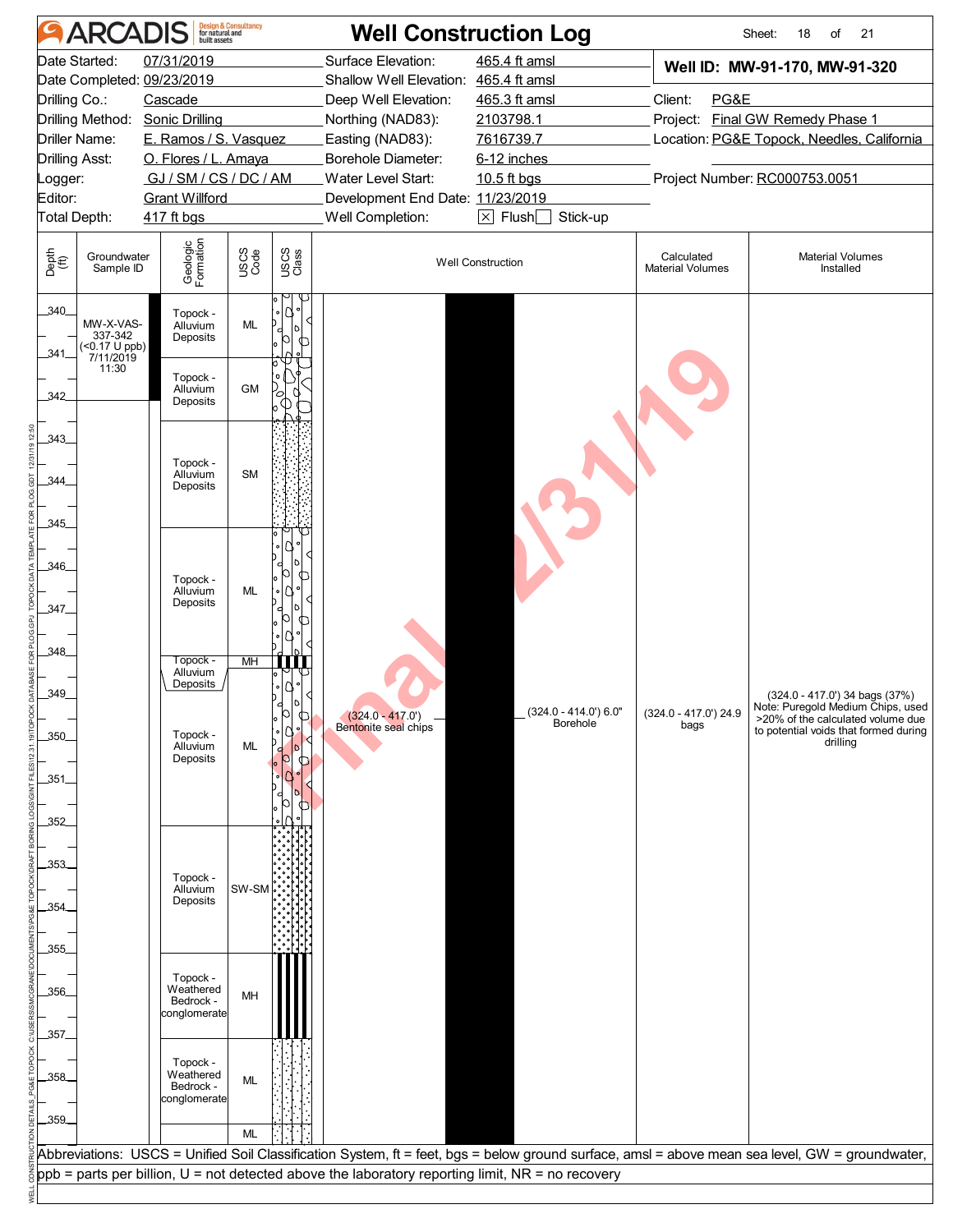|                | <b>ARCADIS</b>             |                                     | <b>Design &amp; Consultancy</b><br>for natural and<br>built assets |               | <b>Well Construction Log</b>                                                                           |                                      |                                       | Sheet:<br>19<br>21<br>of                                                                                                                        |  |
|----------------|----------------------------|-------------------------------------|--------------------------------------------------------------------|---------------|--------------------------------------------------------------------------------------------------------|--------------------------------------|---------------------------------------|-------------------------------------------------------------------------------------------------------------------------------------------------|--|
| Date Started:  |                            | 07/31/2019                          |                                                                    |               | Surface Elevation:                                                                                     | 465.4 ft amsl                        |                                       | Well ID: MW-91-170, MW-91-320                                                                                                                   |  |
|                | Date Completed: 09/23/2019 |                                     | Shallow Well Elevation: 465.4 ft amsl                              |               |                                                                                                        |                                      |                                       |                                                                                                                                                 |  |
| Drilling Co.:  |                            | Cascade                             |                                                                    |               | Deep Well Elevation:                                                                                   | 465.3 ft amsl                        |                                       | Client:<br>PG&E                                                                                                                                 |  |
|                |                            | Drilling Method: Sonic Drilling     |                                                                    |               | Northing (NAD83):                                                                                      | 2103798.1                            |                                       | Project: Final GW Remedy Phase 1                                                                                                                |  |
| Driller Name:  |                            | E. Ramos / S. Vasquez               |                                                                    |               | Easting (NAD83):                                                                                       | 7616739.7                            |                                       | Location: PG&E Topock, Needles, California                                                                                                      |  |
| Drilling Asst: |                            | O. Flores / L. Amaya                |                                                                    |               | Borehole Diameter:<br>6-12 inches                                                                      |                                      |                                       |                                                                                                                                                 |  |
| .ogger:        |                            | GJ / SM / CS / DC / AM              |                                                                    |               | Water Level Start:<br>Project Number: RC000753.0051<br>10.5 ft bgs<br>Development End Date: 11/23/2019 |                                      |                                       |                                                                                                                                                 |  |
| Editor:        |                            | <b>Grant Willford</b><br>417 ft bgs |                                                                    |               | Well Completion:                                                                                       | $\boxtimes$ Flush $\Box$<br>Stick-up |                                       |                                                                                                                                                 |  |
| Total Depth:   |                            |                                     |                                                                    |               |                                                                                                        |                                      |                                       |                                                                                                                                                 |  |
| Depth<br>(ft)  | Groundwater<br>Sample ID   | Geologic<br>Formation               | USCS<br>Code                                                       | USCS<br>Class |                                                                                                        | <b>Well Construction</b>             | Calculated<br><b>Material Volumes</b> | <b>Material Volumes</b><br>Installed                                                                                                            |  |
| .360           |                            |                                     |                                                                    |               |                                                                                                        |                                      |                                       |                                                                                                                                                 |  |
| .361.          |                            |                                     |                                                                    |               |                                                                                                        |                                      |                                       |                                                                                                                                                 |  |
| .362           |                            |                                     |                                                                    |               |                                                                                                        |                                      |                                       |                                                                                                                                                 |  |
| 363            |                            |                                     |                                                                    |               |                                                                                                        |                                      |                                       |                                                                                                                                                 |  |
|                |                            |                                     |                                                                    |               |                                                                                                        |                                      |                                       |                                                                                                                                                 |  |
| 364            |                            |                                     |                                                                    |               |                                                                                                        |                                      |                                       |                                                                                                                                                 |  |
| 365            |                            |                                     |                                                                    |               |                                                                                                        |                                      |                                       |                                                                                                                                                 |  |
| .366_          |                            |                                     |                                                                    |               |                                                                                                        |                                      |                                       |                                                                                                                                                 |  |
|                |                            | Topock -                            |                                                                    |               |                                                                                                        |                                      |                                       |                                                                                                                                                 |  |
| .367.          |                            | Weathered<br>Bedrock -              | ML                                                                 |               |                                                                                                        |                                      |                                       |                                                                                                                                                 |  |
|                |                            | conglomerate                        |                                                                    |               |                                                                                                        |                                      |                                       |                                                                                                                                                 |  |
| .368.          |                            |                                     |                                                                    |               |                                                                                                        |                                      |                                       |                                                                                                                                                 |  |
|                |                            |                                     |                                                                    |               |                                                                                                        |                                      |                                       |                                                                                                                                                 |  |
| .369_          |                            |                                     |                                                                    |               |                                                                                                        |                                      |                                       | (324.0 - 417.0') 34 bags (37%)                                                                                                                  |  |
|                |                            |                                     |                                                                    |               | $(324.0 - 417.0)$                                                                                      | (324.0 - 414.0') 6.0"                | (324.0 - 417.0') 24.9                 | Note: Puregold Medium Chips, used<br>>20% of the calculated volume due                                                                          |  |
| .370.          |                            |                                     |                                                                    |               | Bentonite seal chips                                                                                   | <b>Borehole</b>                      | bags                                  | to potential voids that formed during<br>drilling                                                                                               |  |
|                |                            |                                     |                                                                    |               |                                                                                                        |                                      |                                       |                                                                                                                                                 |  |
| .371.          |                            |                                     |                                                                    |               |                                                                                                        |                                      |                                       |                                                                                                                                                 |  |
|                |                            |                                     |                                                                    |               |                                                                                                        |                                      |                                       |                                                                                                                                                 |  |
| .372           |                            |                                     |                                                                    |               |                                                                                                        |                                      |                                       |                                                                                                                                                 |  |
|                |                            |                                     |                                                                    |               |                                                                                                        |                                      |                                       |                                                                                                                                                 |  |
| .373.          |                            |                                     |                                                                    |               |                                                                                                        |                                      |                                       |                                                                                                                                                 |  |
|                |                            |                                     |                                                                    |               |                                                                                                        |                                      |                                       |                                                                                                                                                 |  |
| 374.           |                            |                                     |                                                                    |               |                                                                                                        |                                      |                                       |                                                                                                                                                 |  |
|                |                            |                                     |                                                                    |               |                                                                                                        |                                      |                                       |                                                                                                                                                 |  |
| .375.          |                            | Topock -                            |                                                                    |               |                                                                                                        |                                      |                                       |                                                                                                                                                 |  |
|                |                            | Weathered<br>Bedrock -              | <b>SM</b>                                                          |               |                                                                                                        |                                      |                                       |                                                                                                                                                 |  |
| .376.          |                            | conglomerate                        |                                                                    |               |                                                                                                        |                                      |                                       |                                                                                                                                                 |  |
|                |                            |                                     |                                                                    |               |                                                                                                        |                                      |                                       |                                                                                                                                                 |  |
| .377.          |                            |                                     |                                                                    |               |                                                                                                        |                                      |                                       |                                                                                                                                                 |  |
|                |                            | Topock -<br>Weathered               | GW-GM                                                              |               |                                                                                                        |                                      |                                       |                                                                                                                                                 |  |
| .378.          |                            | Bedrock -<br>onglomerat <b>é</b>    |                                                                    |               |                                                                                                        |                                      |                                       |                                                                                                                                                 |  |
|                |                            | Topock -<br>Weathered               | <b>GM</b>                                                          |               |                                                                                                        |                                      |                                       |                                                                                                                                                 |  |
| _379_          |                            | Bedrock -<br>conglomerate           |                                                                    |               |                                                                                                        |                                      |                                       |                                                                                                                                                 |  |
|                |                            |                                     |                                                                    |               |                                                                                                        |                                      |                                       |                                                                                                                                                 |  |
|                |                            |                                     |                                                                    |               |                                                                                                        |                                      |                                       | Abbreviations: USCS = Unified Soil Classification System, ft = feet, bgs = below ground surface, amsl = above mean sea level, GW = groundwater, |  |
|                |                            |                                     |                                                                    |               | $ppb =$ parts per billion, $U =$ not detected above the laboratory reporting limit, NR = no recovery   |                                      |                                       |                                                                                                                                                 |  |
|                |                            |                                     |                                                                    |               |                                                                                                        |                                      |                                       |                                                                                                                                                 |  |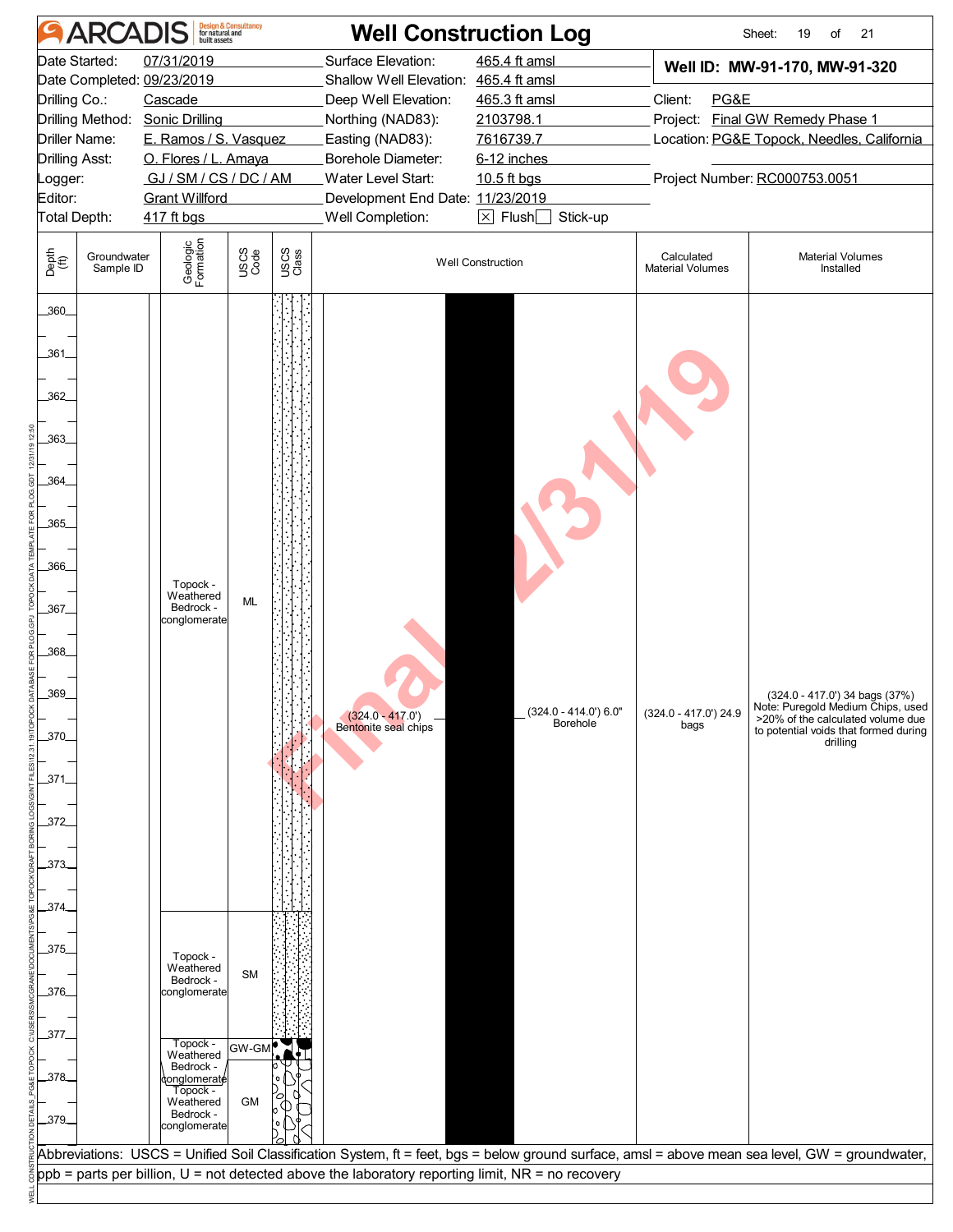|                                                                            | <b>ARCADIS</b>                                                  |                                                    | <b>Design &amp; Consultancy</b><br>for natural and<br>built assets |                  |                                                                                                  | <b>Well Construction Log</b>               |                                       | Sheet:<br>20<br>of<br>21                                                                                                                                      |  |
|----------------------------------------------------------------------------|-----------------------------------------------------------------|----------------------------------------------------|--------------------------------------------------------------------|------------------|--------------------------------------------------------------------------------------------------|--------------------------------------------|---------------------------------------|---------------------------------------------------------------------------------------------------------------------------------------------------------------|--|
|                                                                            | Date Started:                                                   | 07/31/2019                                         |                                                                    |                  | Surface Elevation:                                                                               | 465.4 ft amsl                              |                                       | Well ID: MW-91-170, MW-91-320                                                                                                                                 |  |
|                                                                            | Date Completed: 09/23/2019                                      |                                                    | Shallow Well Elevation: 465.4 ft amsl                              |                  |                                                                                                  |                                            |                                       |                                                                                                                                                               |  |
| Drilling Co.:                                                              |                                                                 | Cascade                                            |                                                                    |                  | Deep Well Elevation:                                                                             | 465.3 ft amsl                              | PG&E<br>Client:                       |                                                                                                                                                               |  |
|                                                                            | Drilling Method:                                                | <b>Sonic Drilling</b>                              |                                                                    |                  | Northing (NAD83):                                                                                | 2103798.1                                  |                                       | Project: Final GW Remedy Phase 1                                                                                                                              |  |
|                                                                            | Driller Name:                                                   | E. Ramos / S. Vasquez                              |                                                                    | Easting (NAD83): | 7616739.7                                                                                        | Location: PG&E Topock, Needles, California |                                       |                                                                                                                                                               |  |
|                                                                            | Drilling Asst:                                                  | O. Flores / L. Amaya                               |                                                                    |                  | Borehole Diameter:                                                                               | 6-12 inches                                |                                       |                                                                                                                                                               |  |
| _ogger:                                                                    |                                                                 | GJ/SM/CS/DC/AM                                     |                                                                    |                  | Water Level Start:<br>10.5 ft bgs                                                                |                                            |                                       | Project Number: RC000753.0051                                                                                                                                 |  |
| Editor:                                                                    |                                                                 | <b>Grant Willford</b>                              |                                                                    |                  | Development End Date: 11/23/2019                                                                 |                                            |                                       |                                                                                                                                                               |  |
| Total Depth:                                                               |                                                                 | 417 ft bgs                                         |                                                                    |                  | Well Completion:                                                                                 | $\boxtimes$ Flush $\Box$<br>Stick-up       |                                       |                                                                                                                                                               |  |
| Depth<br>(ft)                                                              | Groundwater<br>Sample ID                                        | Geologic<br>Formation                              | USCS<br>Code                                                       | USCS<br>Class    |                                                                                                  | <b>Well Construction</b>                   | Calculated<br><b>Material Volumes</b> | <b>Material Volumes</b><br>Installed                                                                                                                          |  |
| 380                                                                        |                                                                 |                                                    |                                                                    |                  |                                                                                                  |                                            |                                       |                                                                                                                                                               |  |
| 381<br>382                                                                 |                                                                 | Topock -<br>Weathered<br>Bedrock -<br>conglomerate | <b>GM</b>                                                          |                  |                                                                                                  |                                            |                                       |                                                                                                                                                               |  |
| 383<br>384<br>.385.<br>.386<br>.387<br>388<br>389<br>.390.<br>.391.<br>392 | MW-X-VAS-<br>382-387<br>$($ < 0.17 U ppb)<br>7/13/2019<br>14:43 | Topock -<br>Weathered<br>Bedrock -<br>conglomerate | <b>CL</b>                                                          |                  | (324.0 - 417.0')<br>Bentonite seal chips                                                         | $(324.0 - 414.0)$ 6.0"<br>Borehole         | (324.0 - 417.0') 24.9<br>bags         | (324.0 - 417.0') 34 bags (37%)<br>Note: Puregold Medium Chips, used<br>>20% of the calculated volume due<br>to potential voids that formed during<br>drilling |  |
| 393<br>394<br>395.<br>396<br>397<br>398<br>.399.                           |                                                                 | Topock -<br>Weathered<br>Bedrock -<br>conglomerate | <b>CL</b>                                                          |                  |                                                                                                  |                                            |                                       |                                                                                                                                                               |  |
|                                                                            |                                                                 |                                                    |                                                                    |                  |                                                                                                  |                                            |                                       | Abbreviations: USCS = Unified Soil Classification System, ft = feet, bgs = below ground surface, amsl = above mean sea level, GW = groundwater,               |  |
|                                                                            |                                                                 |                                                    |                                                                    |                  | ppb = parts per billion, U = not detected above the laboratory reporting limit, NR = no recovery |                                            |                                       |                                                                                                                                                               |  |
|                                                                            |                                                                 |                                                    |                                                                    |                  |                                                                                                  |                                            |                                       |                                                                                                                                                               |  |